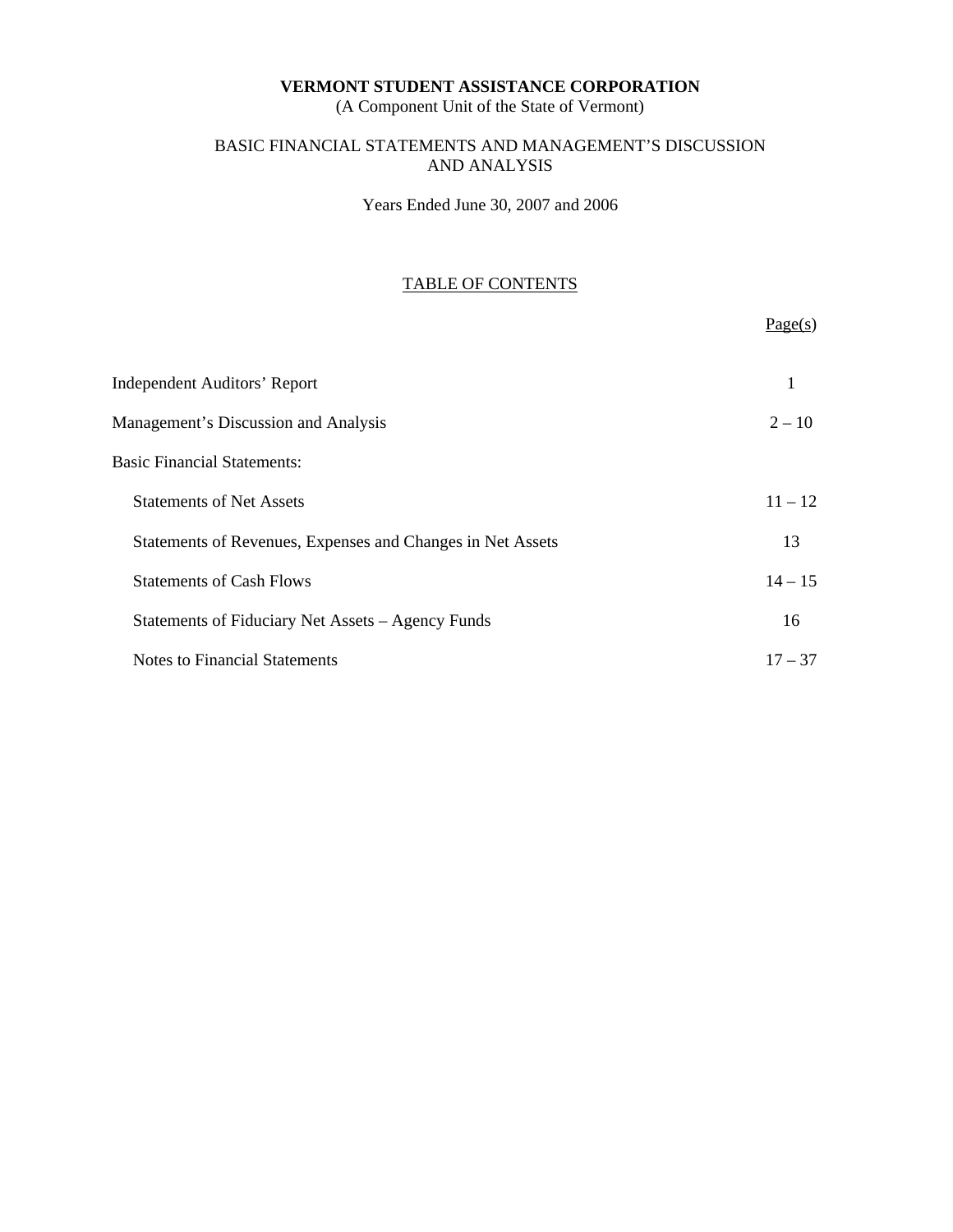# **BAKER NEWMAN NOYES.**

### **INDEPENDENT AUDITORS' REPORT**

The Board of Directors Vermont Student Assistance Corporation

We have audited the accompanying basic financial statements of the Vermont Student Assistance Corporation, a component unit of the State of Vermont, as of and for the years ended June 30, 2007 and 2006, as listed in the accompanying table of contents. These financial statements are the responsibility of the Vermont Student Assistance Corporation's management. Our responsibility is to express an opinion on these financial statements based on our audits.

We conducted our audits in accordance with auditing standards generally accepted in the United States of America and the standards applicable to financial audits contained in Government Auditing Standards issued by the Comptroller General of the United States. Those standards require that we plan and perform the audits to obtain reasonable assurance about whether the financial statements are free of material misstatement. An audit includes examining, on a test basis, evidence supporting the amounts and disclosures in the financial statements. An audit also includes assessing the accounting principles used and significant estimates made by management, as well as evaluating the overall financial statement presentation. We believe that our audits provide a reasonable basis for our opinion.

In our opinion, the basic financial statements referred to above present fairly, in all material respects, the financial position of the Vermont Student Assistance Corporation, as of June 30, 2007 and 2006, and the changes in its financial position and its cash flows, for the years then ended in conformity with accounting principles generally accepted in the United States of America.

In accordance with *Government Auditing Standards*, we have also issued our report dated December 6, 2007, on our consideration of Vermont Student Assistance Corporation's internal control over financial reporting and our tests of its compliance with certain provisions of laws, regulations, contracts and grant agreements and other matters. The purpose of that report is to describe the scope of our testing of internal control over financial reporting and compliance and the results of that testing, and not to provide an opinion on the internal control on financial reporting or on compliance. That report is an integral part of an audit performed in accordance with Government Auditing Standards and should be considered in assessing the results of our audit.

Management's Discussion and Analysis on pages  $2 - 10$  is not a required part of the basic financial statements but is supplementary information required by accounting principles generally accepted in the United States of America. We have applied certain limited procedures to the 2007 and 2006 information. which consisted principally of inquiries of management regarding the methods of measurement and presentation of the required supplementary information. However, we did not audit the information and express no opinion on it.

Portland, Maine December 6, 2007

Baher Hewren 2 horses

Limited Liability Company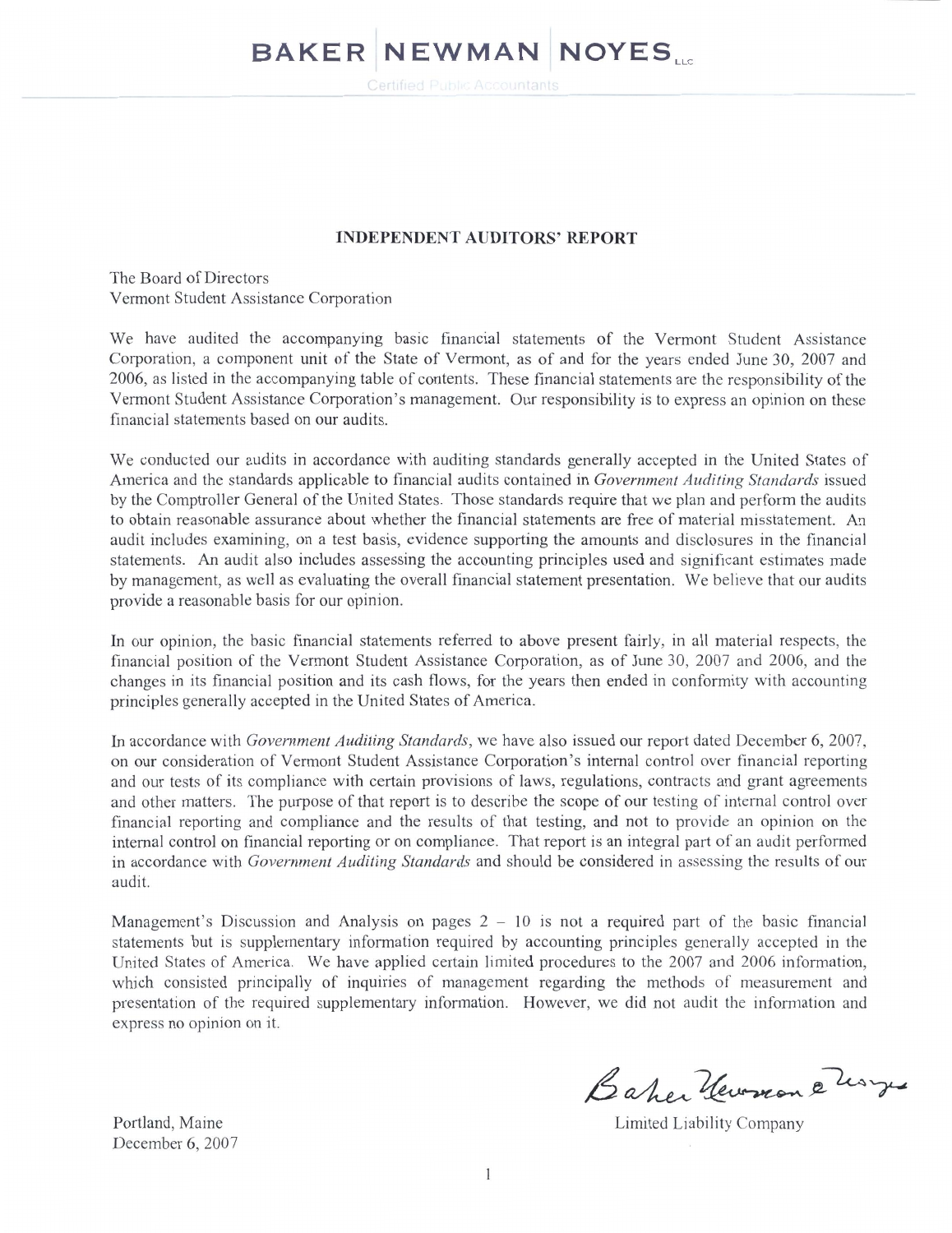(A Component Unit of the State of Vermont)

### MANAGEMENT'S DISCUSSION AND ANALYSIS

Years ended June 30, 2007 and 2006

The Vermont Student Assistance Corporation (VSAC or the Corporation) is a public non-profit corporation created by the State of Vermont to provide opportunities for Vermont residents to pursue post-secondary education. VSAC's mission is to ensure that all Vermonters have the necessary financial and informational resources to pursue their educational goals beyond high school. VSAC awards grants and scholarships, and guarantees, makes, finances and services education loans to students and parents. VSAC also administers student employment programs, outreach services to students and adults seeking post-secondary education opportunities. The Corporation also contracts with several schools and colleges in Vermont to serve as the financial aid office for the institution. Finally, VSAC manages the Vermont Higher Education Investment Plan.

VSAC administers the State grant program, funded by State appropriations, at no cost to the State. VSAC also administers and awards over 148 scholarship funds, including both scholarship funds held and managed by VSAC, and outside scholarships.

VSAC's education loan programs are financed through issuance of limited obligation bonds and are guaranteed by VSAC as a guarantor and/or reinsured by the U.S. Department of Education through the Federal Family Education Loan Program (FFELP). VSAC education loans are available to Vermont students attending both in-state and out-of-state institutions, and to students of Vermont institutions.

VSAC's outreach services are funded through a variety of federal grants, including GEAR UP and Talent Search, as well as through State grants, and general corporate support.

Management's Discussion and Analysis Report includes Fiscal 2007 and Fiscal 2006 information due to the fact that the Financial Statements include Fiscal 2007 and Fiscal 2006 information.

### **FISCAL 2007**

Fiscal 2007 Highlights and Overall Financial Position

- During the year ended June 30, 2007 VSAC provided over \$22.5 million in grants and scholarships to Vermont students.
- VSAC originated over \$620.7 million in student loans, including new loans to students and parents and consolidation of existing loans. VSAC holds \$1.90 billion in education loans receivable including interest at June 30, 2007.
- VSAC returned over \$6.0 million in interest and principal rebates to students in its loan programs during fiscal 2007, and paid over \$4.6 million in fees on behalf of our borrowers (amortized over the life of the loans).
- VSAC's total net assets increased \$16 million to \$138.8 million.

### The Financial Statements

VSAC's financial statements are a series of reports that detail financial information using accounting methods similar to those used by private businesses, especially financial institutions.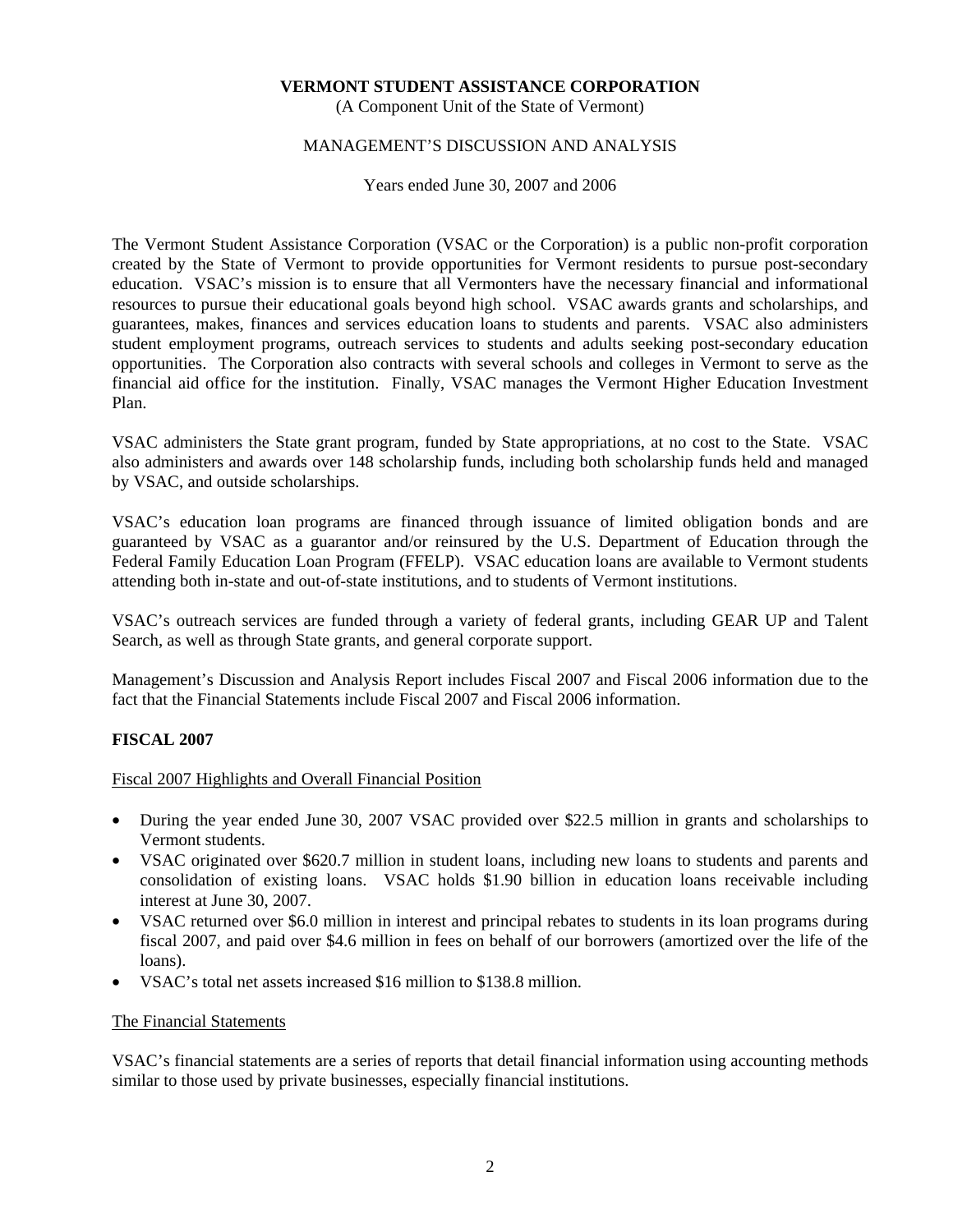The statement of revenues, expenses and changes in net assets presents the results of VSAC's operations. The statement reports all revenues and expenses, and reconciles the beginning and end of year net asset balances.

The statement of net assets includes all the Corporation's assets and liabilities. The statement also presents the balance of assets in excess of liabilities, or net assets.

The statement of cash flows supplements these statements providing relevant information about cash receipts and payments for the Corporation.

The notes to financial statements are an integral part of the financial statements and contain information necessary to get a complete view of VSAC's financial position.

### **Condensed Financial Information**

### **Statements of Net Assets**

|                                                 | 2007           | 2006        |
|-------------------------------------------------|----------------|-------------|
|                                                 | (In Thousands) |             |
| Assets:                                         |                |             |
| Cash and investments                            | \$270,109      | \$152,208   |
| Education loans receivable (including interest) | 1,895,433      | 1,670,870   |
| Other assets                                    | 36,015         | 35,857      |
| <b>Total assets</b>                             | \$2,201,557    | \$1,858,935 |
| <b>Liabilities:</b>                             |                |             |
| Bonds and notes payable (including interest)    | \$2,020,066    | \$1,705,825 |
| Arbitrage earnings rebatable                    | 32,254         | 23,525      |
| Other liabilities                               | 10,407         | 6,737       |
| <b>Total liabilities</b>                        | 2,062,727      | 1,736,087   |
| <b>Net Assets:</b>                              |                |             |
| Restricted                                      | 85,581         | 69,951      |
| Unrestricted                                    | 51,182         | 50,786      |
| Net investment in property and equipment        | 2,067          | 2,111       |
| Total net assets                                | 138,830        | 122,848     |
| Total liabilities and net assets                | \$2,201,557    | \$1,858,935 |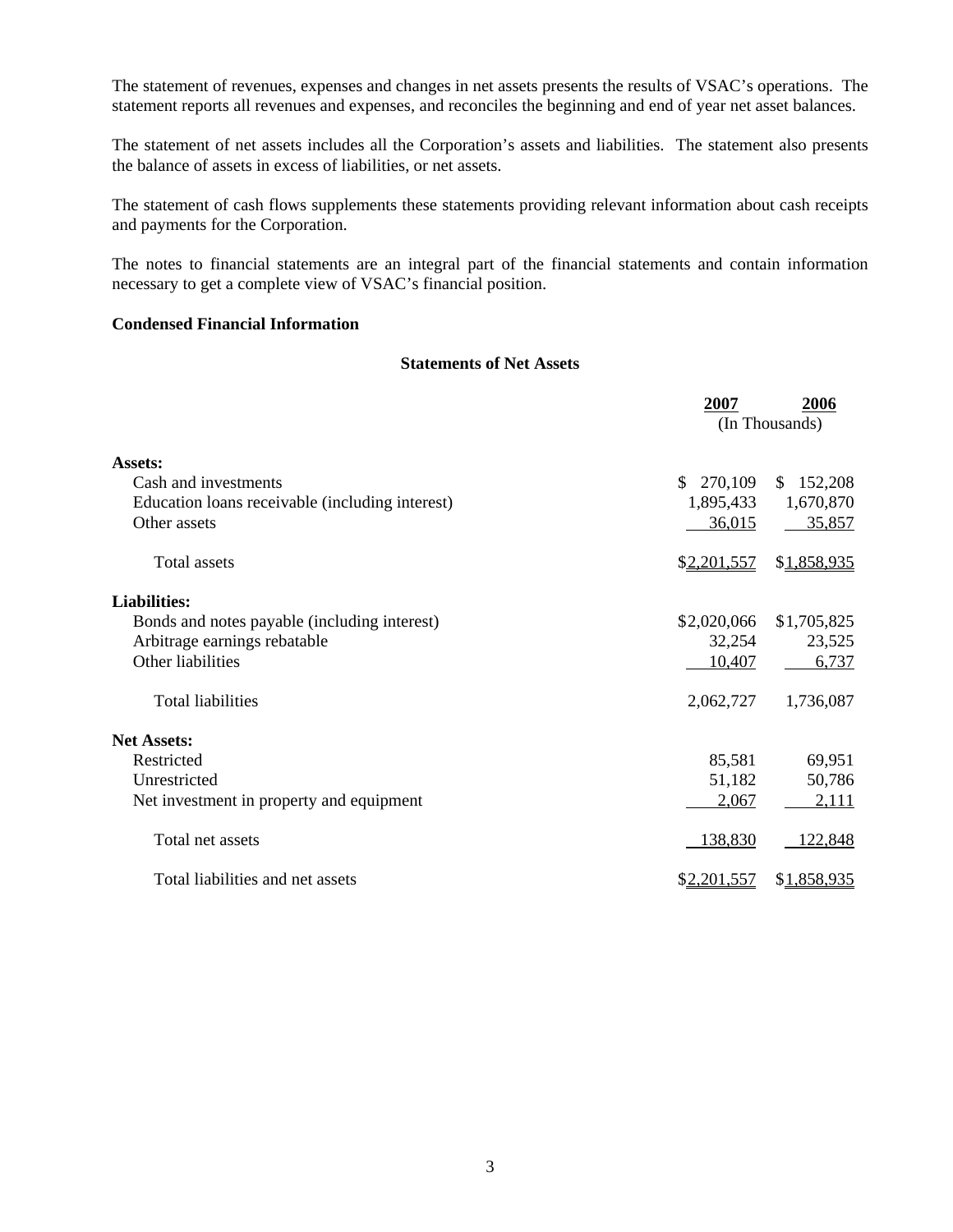### **Statements of Revenues and Expenses**

|                                               | 2007      | 2006<br>(In Thousands) |
|-----------------------------------------------|-----------|------------------------|
| <b>Revenues:</b>                              |           |                        |
| Interest earned from education loan financing | \$147,635 | \$126,898              |
| Other loan and guarantee program revenues     | 6,537     | 5,155                  |
| Investment interest                           | 10,381    | 9,414                  |
| Vermont state appropriations                  | 18,457    | 18,746                 |
| Federal grants                                | 4,347     | 3,841                  |
| Scholarship and gift revenue                  | 4,665     | 4,126                  |
| Other revenue                                 | 878       | 1,087                  |
| Total operating revenues                      | 192,900   | 169,267                |
| <b>Expenses:</b>                              |           |                        |
| Student aid                                   | 22,511    | 22,808                 |
| Interest rebated to borrowers                 | 6,074     | 6,561                  |
| Interest on debt                              | 74,653    | 56,371                 |
| Other loan financing costs                    | 38,916    | 35,538                 |
| Corporate operating expenses and depreciation | 34,764    | 32,985                 |
| Total expenses                                | 176,918   | 154,263                |
| Excess of revenues over expenses              | 15,982    | 15,004                 |
| Total net assets at the beginning of the year | 122,848   | 107,844                |
| Total net assets at the end of the year       | \$138,830 | \$122,848              |

### Net Assets

Cash and investment balances increased from June 30, 2006 to 2007 from \$152.2 to \$270.1 million. Bonds for fiscal 2008 loan originations were issued in June 2007. The bonds for fiscal 2007 originations were issued in July 2006.

Student loans and interest receivable totaled \$1.9 billion at June 30, 2007, up from \$1.7 billion in 2006.

U.S. Treasury arbitrage payable is described in the expense discussion. This liability increased as of June 30, 2007, to \$32.3 million, or approximately 1.4% of total assets. Unrestricted net assets increased from \$50.8 million in 2006 to \$51.2 million in 2007. The unrestricted funds are used to finance student loans and for corporate working capital. Unrestricted net assets invested in student loans totaled \$42.6 million at June 30, 2007.

Restricted net assets increased from \$70.0 million to \$85.6 million at June 30, 2007. \$80.2 million were restricted by bond resolutions, an increase in equity within the bond estates of \$13.6 million. The remaining \$5.4 million is restricted for scholarships and grants, and for programs to encourage students to pursue higher education.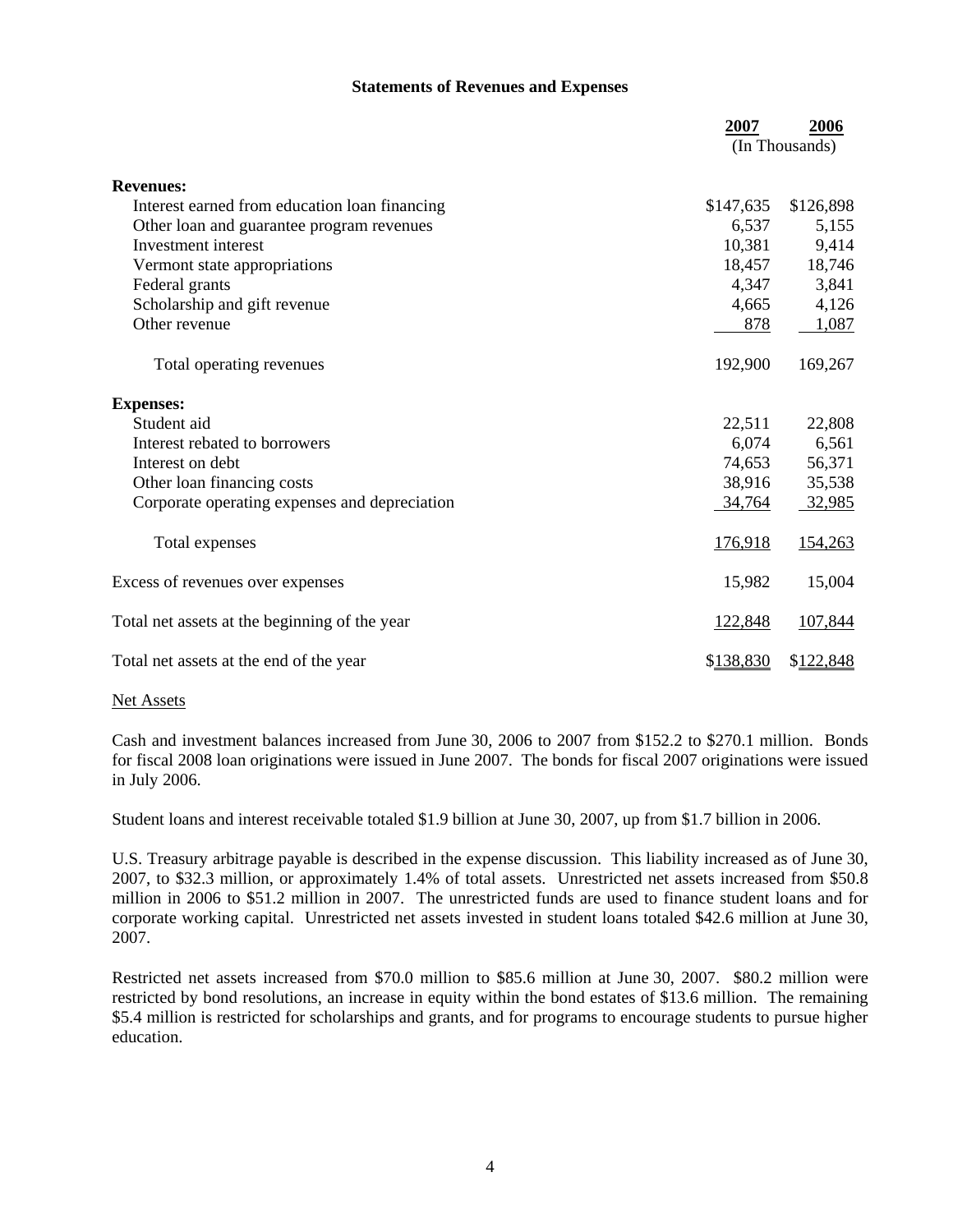### Revenues

VSAC's fiscal 2007 operations resulted in an increase in net assets of \$16.0 million. All revenues for 2007 are considered operating revenues. VSAC realized \$192.9 million in revenues versus \$176.9 million in total expenses. VSAC revenues include interest income on student loans, as well as various federal interest subsidies and special allowance payments.

Overall loan revenue to VSAC is closely related to the general interest rate environment. During 2007, interest revenue and subsidies increased from \$126.9 to \$147.6 million. Interest for certain loans is paid by the U.S. Department of Education as a subsidy to qualifying borrowers. This interest subsidy represented \$15.2 million in 2007. VSAC also receives special allowance payments under certain interest rate conditions. Increasing interest rates, and loan portfolio growth during 2007, offset by changes in rules regarding eligibility of certain loans subject to floor rates resulted in a decrease in special allowance payments from \$45.4 million in 2006 to \$42.4 million in 2007.

Interest rate risk on student loan assets is managed by closely matching the coupon rate reset frequency of our debt instruments with rates that drive our loan returns. Our outstanding bond rates are reset on 7, 28 and 35 day intervals. Rates on student loans are reset each quarter and are based on short term commercial paper or LIBOR rates. Thus, the net spread on loans carries minimal interest rate risk.

Other revenues associated with the loan and loan guarantee programs include consolidation fees, default aversion fees, collections revenues, and other program fees and revenues. These fees and revenues totaled \$6.5 million in 2007 and \$5.2 million in 2006.

Rising interest rates resulted in increasing interest revenue on investments. Investments include student loan funds temporarily invested in cash and short term investments, and scholarship funds invested for long-term growth and income. Interest on all investments increased from \$9.4 million to \$10.4 million, as interest rates increased and our total invested funds increased. The increase in invested funds is related to the timing of student loan bond issues.

VSAC's regular appropriation increased from \$17.7 million to \$18.5 million. As in prior years, the State's appropriation for the grant program is used entirely to provide grant funds directly to students. VSAC receives no administrative allowance for administering the State grant program.

Federal grants increased from \$3.8 million to \$4.3 million in fiscal 2007.

Scholarship revenues, principally restricted gifts and grants, increased from \$4.1 million in 2006 to \$4.7 million in 2007.

### Expenses

VSAC has four main types of expenses: 1. Student aid, 2. Interest and other costs of debt, 3. Noninterest costs of financing loans and 4. Costs of operations.

*Student Aid* – VSAC provided Vermont students with \$22.5 million in student aid during fiscal 2007. \$18.5 million in grant aid was provided from State appropriations. An additional \$4.0 million was made available through various scholarship programs managed by VSAC. Direct aid in the form of grants and scholarships represented 12.7% of VSAC's operating expenses.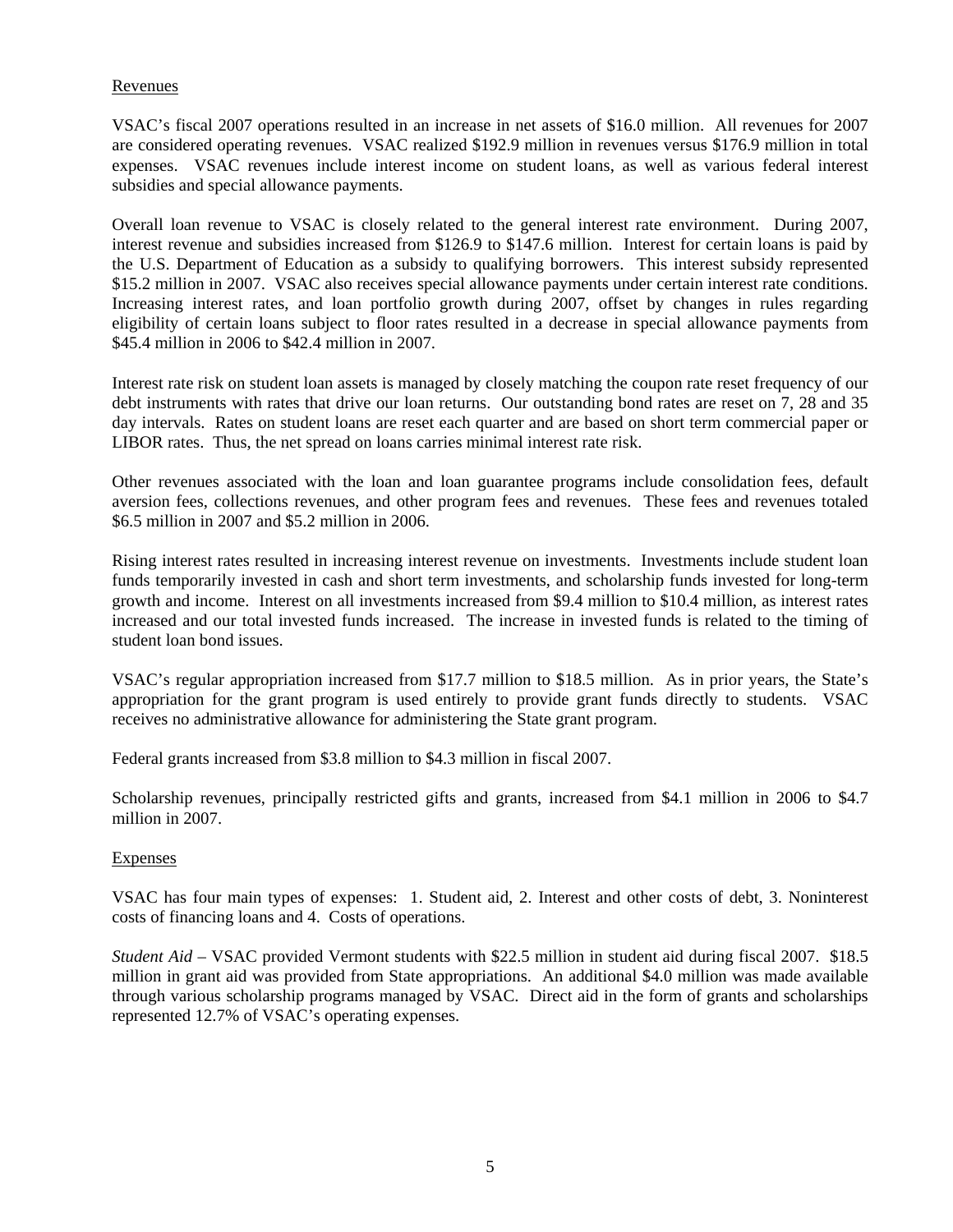While not strictly a student aid expense, interest rebated to borrowers is an item that helps current and former students and parents manage their education debt. VSAC provided \$6.1 million in rebates of interest to borrowers in fiscal 2007. VSAC has not been able to provide the level of borrower benefits on consolidation loans that it has on other underlying FFELP loans, since VSAC is required to pay a 1.05% annual fee to the Department of Education on consolidated loans. The decrease in interest rebated to borrowers from 2006 to 2007 is primarily the result of the continuing shift from Stafford and PLUS loans to consolidation loans in our portfolio. These rebates represent 3.4% of VSAC's fiscal 2007 operating expenses.

It is also important to note that, while not an expense to the Corporation, the largest portion of aid to students is the \$620.7 million of loans VSAC made available to students and parents in fiscal 2007.

*Interest Costs* – In order to provide Vermont students and parents with low cost loans, VSAC issues both taxexempt and taxable bonds in the public markets. The interest costs of these bonds represent a major expense category for VSAC. Since all bonds issued to finance loans are variable rate securities, interest costs vary from year to year as the general interest rate environment changes. The variable nature of these securities matches the variable rate structure of most of our loans, so revenues and expenses related to the bonds are highly correlated.

With the increase in interest rates from fiscal 2006 to 2007, VSAC interest costs rose from \$56.4 to \$74.7 million. This represented 42.0% of VSAC operating expenses in fiscal 2007.

*Other Loan Financing Costs* – Other expenses incurred in the loan financing area include credit enhancement and remarketing fees for our bond issues, consolidation and lender fees VSAC pays to the federal government, provisions for changes in arbitrage earnings liability to the U.S. Treasury, and increases in VSAC's provision for uninsured loan losses, as well as a variety of other costs incurred in issuing and managing over \$2.0 billion in outstanding bonds. These costs totaled \$38.9 million in fiscal 2007, representing approximately 21.9% of total operating expenses. Changes in these financing costs from year to year are principally due to changes in the total outstanding indebtedness, and by changes in arbitrage liability. Arbitrage liability represents earnings on tax exempt bond-financed loans and investments that would be returned to the U.S. Treasury if the loan portfolios were completely liquidated at June 30, and all bondholders were repaid. It represents arbitrage earnings to date, and is a function of past and current interest rates on debt and assets held by VSAC. It is fairly volatile and is managed to minimize the probability of a liability balance at the end of a bond life cycle.

In fiscal 2007, VSAC's provision for losses on student loans was \$8.5 million compared to \$10.7 million in fiscal 2006.

*Costs of Operations* – The costs of operating VSAC's programs, as well as facilities and overhead costs totaled \$34.8 million in fiscal 2007, an increase of approximately 5.4% from fiscal 2006. Salaries and benefits were \$24.3 million in fiscal 2007, approximately 70% of costs of operations. Overall costs of operations represent 19.6% of total operating expenses.

Total expenses for 2007 totaled \$176.9 million. Revenues totaled \$192.9 million. The excess of revenues over expenses was \$16.0 million. The change in total net assets for the year was an increase of \$16.0 million. The ending balance of net assets was \$138.8 million, as compared to \$122.8 million at June 30, 2006.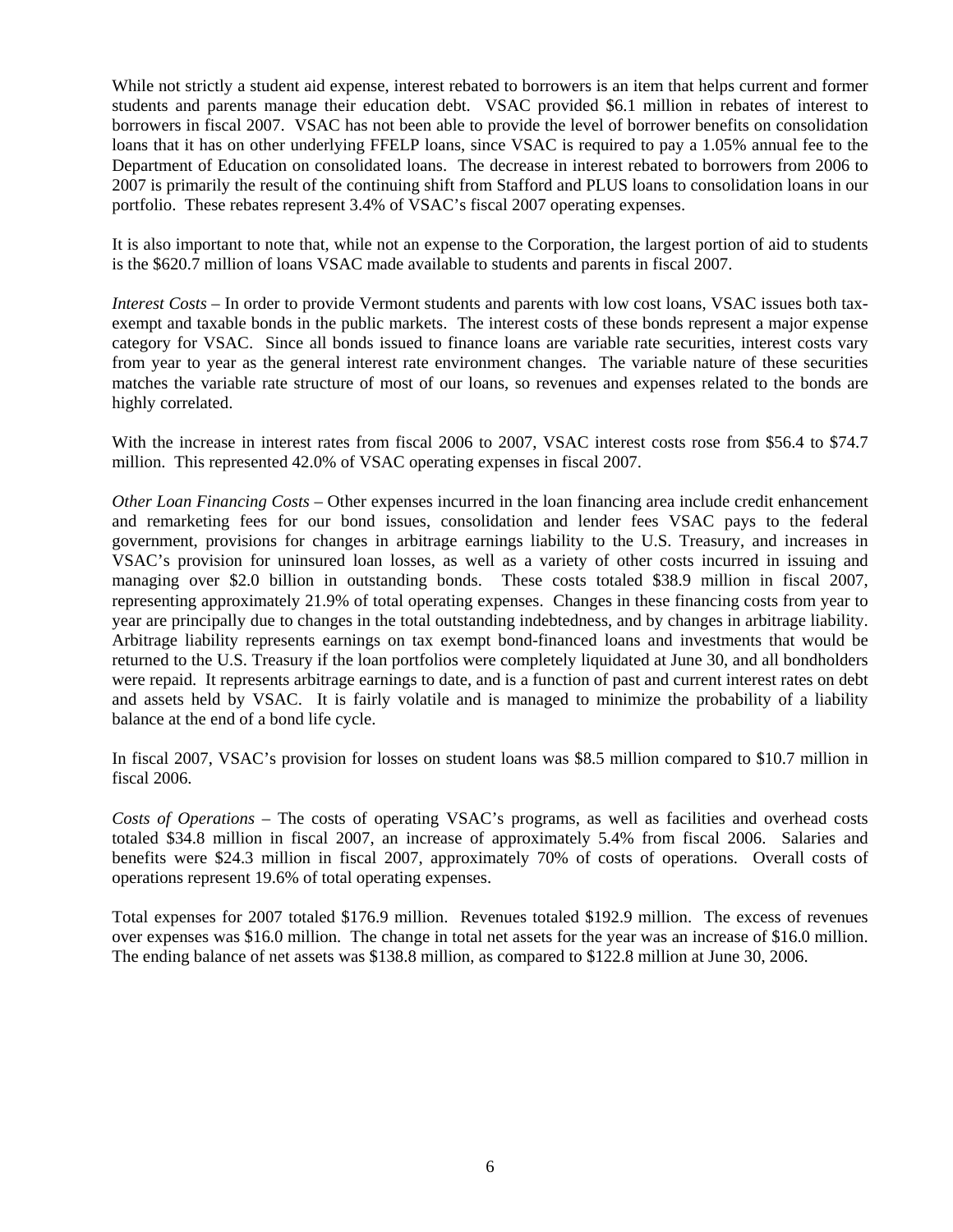# **FISCAL 2006**

### Fiscal 2006 Highlights and Overall Financial Position

- During the year ended June 30, 2006 VSAC provided over \$22.8 million in grants and scholarships to Vermont students.
- VSAC originated over \$752.3 million in student loans, including new loans to students and parents and consolidation of existing loans. VSAC holds \$1.63 billion in education loans receivable at June 30, 2006.
- VSAC returned over \$6.5 million in interest and principal rebates to students in its loan programs during fiscal 2006, and paid over \$600 thousand in fees on behalf of our borrowers.
- VSAC's total net assets increased \$15 million to \$122.8 million.

### The Financial Statements

VSAC's financial statements are a series of reports that detail financial information using accounting methods similar to those used by private businesses, especially financial institutions.

The statement of revenues, expenses and changes in net assets presents the results of VSAC's operations. The statement reports all revenues and expenses, and reconciles the beginning and end of year net asset balances.

The statement of net assets includes all the Corporation's assets and liabilities. The statement also presents the balance of assets in excess of liabilities, or net assets.

The statement of cash flows supplements these statements providing relevant information about cash receipts and payments for the Corporation.

The notes to financial statements are an integral part of the financial statements and contain information necessary to get a complete view of VSAC's financial position.

### **Condensed Financial Information**

| <b>Statements of Net Assets</b>            |               |                        |
|--------------------------------------------|---------------|------------------------|
|                                            | 2006          | 2005<br>(In Thousands) |
| Assets:                                    |               |                        |
| Cash and investments                       | 152,208<br>S. | \$399,072              |
| Education loans receivable (plus interest) | 1,670,870     | 1,473,076              |
| Other assets                               | 35,857        | 27,873                 |
| Total assets                               | \$1,858,935   | \$1,900,021            |
| <b>Liabilities:</b>                        |               |                        |
| Bonds and notes payable (plus interest)    | \$1,705,825   | \$1,762,638            |
| Arbitrage earnings rebatable               | 23,525        | 20,083                 |
| Other liabilities                          | 6,737         | 9,456                  |
| Total liabilities                          | 1,736,087     | 1,792,177              |
| <b>Net Assets:</b>                         |               |                        |
| Restricted                                 | 69,951        | 54,736                 |
| Unrestricted                               | 50,786        | 50,731                 |
| Net investment in property and equipment   | 2,111         | 2,377                  |
| Total net assets                           | 122,848       | 107,844                |
| Total liabilities and net assets           | \$1,858,935   | \$1,900,021            |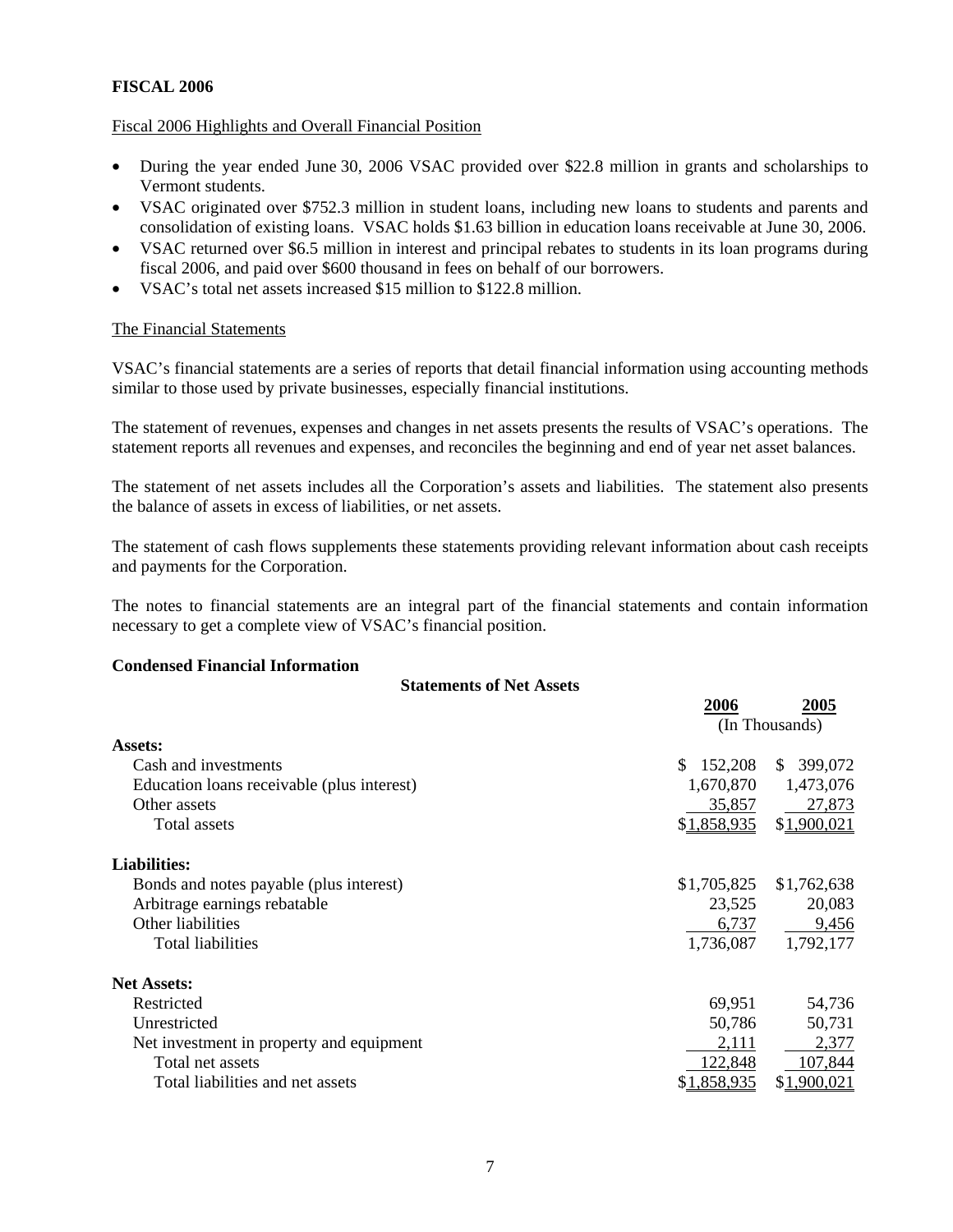### **Statements of Revenues and Expenses**

|                                               | 2006      | 2005<br>(In Thousands) |
|-----------------------------------------------|-----------|------------------------|
| <b>Revenues:</b>                              |           |                        |
| Interest earned from education loan financing | \$126,898 | \$102,018              |
| Other loan and guarantee program revenues     | 5,155     | 4,422                  |
| Investment interest                           | 9,414     | 4,472                  |
| Vermont state appropriations                  | 18,746    | 17,143                 |
| Federal grants                                | 3,841     | 3,425                  |
| Scholarship and gift revenue                  | 4,126     | 3,986                  |
| Other revenue                                 | 1,087     | 791                    |
| Total operating revenues                      | 169,267   | 136,257                |
| <b>Expenses:</b>                              |           |                        |
| Student aid                                   | 22,808    | 20,828                 |
| Interest rebated to borrowers                 | 6,561     | 7,567                  |
| Interest on debt                              | 56,371    | 32,317                 |
| Other loan financing costs                    | 35,538    | 39,066                 |
| Corporate operating expenses and depreciation | 32,985    | 30,305                 |
| Total expenses                                | 154,263   | 130,083                |
| Excess of revenues over expenses              | 15,004    | 6,174                  |
| Total net assets at the beginning of the year | 107,844   | 101,670                |
| Total net assets at the end of the year       | \$122,848 | \$107,844              |

### Net Assets

Cash and investment balances decreased from June 30, 2005 to 2006 from \$399.0 to \$152.2 million. Bonds for fiscal 2007 loan originations were not issued until July 2006. The bonds for fiscal 2006 originations had been issued in June 2005.

Student loans and interest receivable totaled \$1.6 billion at June 30, 2006, up from \$1.4 billion in 2005.

U.S. Treasury arbitrage payable is described in the expense discussion. This liability increased as of June 30, 2006, to \$23.5 million, or approximately 0.3% of total assets.

Unrestricted net assets increased from \$50.7 million in 2005 to \$50.8 million in 2006. The unrestricted funds are used to finance student loans and for corporate working capital. Unrestricted net assets invested in student loans totaled \$42.1 million at June 30, 2006.

Property, plant and equipment increased to \$23.4 million as of June 30, 2006, with the completion of VSAC's new headquarters in Winooski. The net investment in plant, taking into account bonds payable for the construction of the building, was \$2.1 million at June 30, 2006, a reduction of \$266 thousand dollars from June 30, 2005.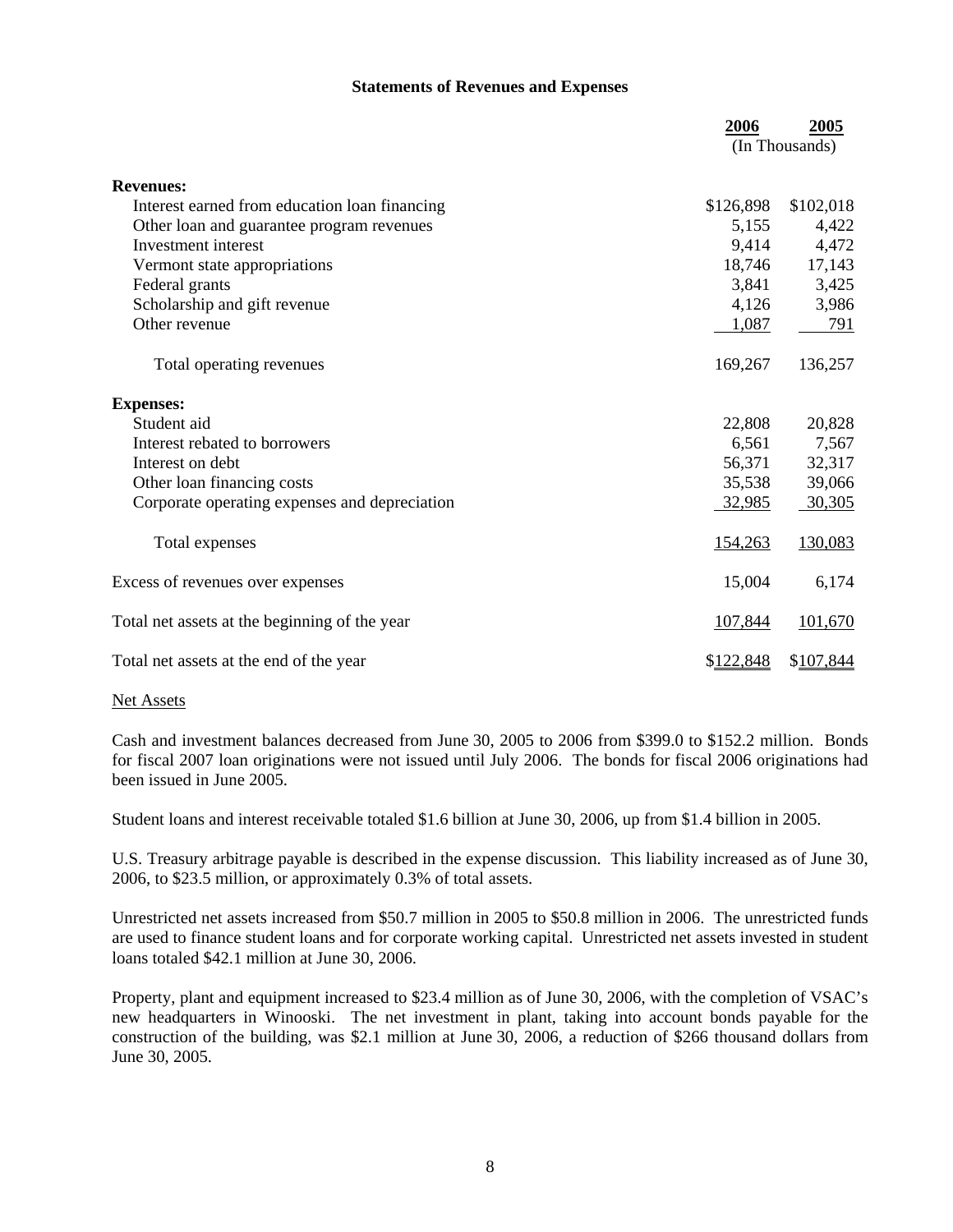Restricted net assets increased from \$54.7 million to \$70.0 million at June 30, 2006. \$66.6 million were restricted by bond resolutions, an increase in equity within the bond estates of \$13.9 million. The remaining \$3.4 million is restricted for scholarships and grants, and for programs to encourage students to pursue higher education.

### Revenues

VSAC's fiscal 2006 operations resulted in an increase in net assets of \$15.0 million. All revenues for 2006 are considered operating revenues. VSAC realized \$169.3 million in revenues versus \$154.3 million in total expenses. VSAC's revenues include interest income on student loans, as well as various federal interest subsidies and special allowance payments.

Overall loan revenue to VSAC is closely related to the general interest rate environment. During 2006, interest revenue and subsidies increased from \$102.0 to \$126.9 million. Interest for certain loans is paid by the U.S. Department of Education as a subsidy to qualifying borrowers. This interest subsidy represented \$11.8 million in 2006. VSAC also receives special allowance payments under certain interest rate conditions. Increasing interest rates, and loan portfolio growth during 2006, resulted in an increase in special allowance payments from \$40.9 million in 2005 to \$45.4 million in 2006.

Interest rate risk on student loan assets is managed by closely matching the coupon rate reset frequency of our debt instruments with rates that drive our loan returns. Our outstanding bond rates are reset on 7, 28 and 35 day intervals. Rates on student loans are reset each quarter and are based on short term commercial paper or LIBOR rates. Thus, the net spread on loans carries minimal interest rate risk.

Other revenues associated with the loan and loan guarantee programs include consolidation fees, default aversion fees, collections revenues, and other program fees and revenues. These fees and revenues totaled \$5.2 million in 2006 and \$4.4 million 2005.

Rising interest rates resulted in increasing interest revenue on investments. Investments include student loan funds temporarily invested in cash and short term investments, and scholarship funds invested for long-term growth and income. Interest on all investments increased from \$4.5 million to \$9.4 million, as interest rates increased and our total invested funds increased. The increase in invested funds is related to the timing of student loan bond issues.

VSAC's regular appropriation increased from \$17.1 million to \$17.7 million. As in prior years, the State's appropriation for the grant program is used entirely to provide grant funds directly to students. VSAC receives no administrative allowance for administering the State grant program. In fiscal 2006, VSAC received an additional \$1.0 million supplemental appropriation to invest in programs and other initiatives that encourage Vermont K-12 students to pursue educational opportunities beyond high school. The funds will be expended in future years, and are considered restricted net assets at June 30, 2006.

Federal grants increased from \$3.4 million to \$3.8 million in fiscal 2006.

Scholarship revenues, principally restricted gifts and grants, increased from \$4.0 million in 2005 to \$4.1 million in 2006.

### Expenses

VSAC has four main types of expenses: 1. Student aid, 2. Interest and other costs of debt, 3. Noninterest costs of financing loans and 4. Costs of operations.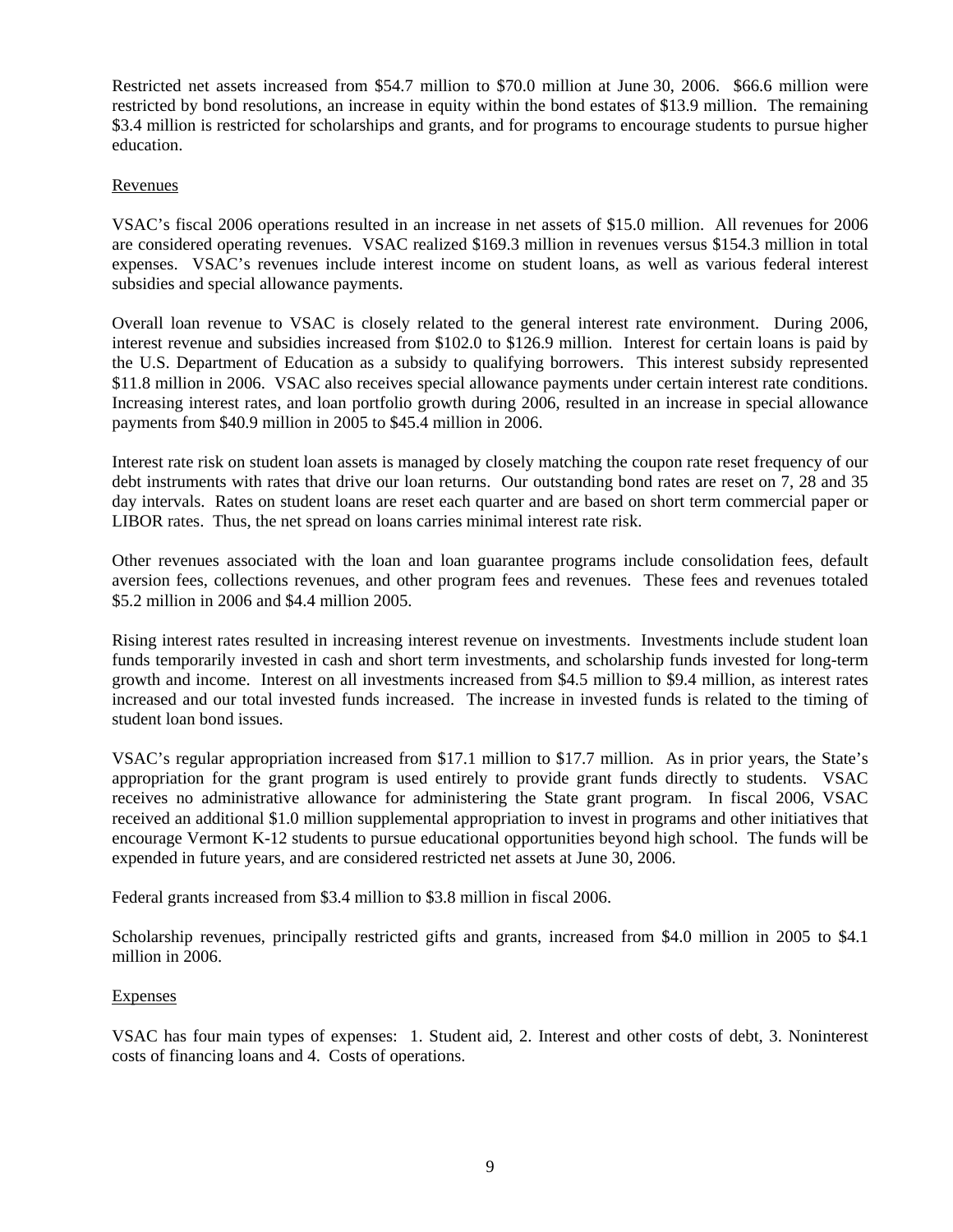*Student Aid* – VSAC provided Vermont students with \$22.8 million in student aid during fiscal 2006. \$17.7 million in grant aid was provided from State appropriations. An additional \$4.4 million was made available through various scholarship programs managed by VSAC. Direct aid in the form of grants and scholarships represented 14.7% of VSAC's operating expenses.

While not strictly a student aid expense, interest rebated to borrowers is an item that helps current and former students and parents manage their education debt. VSAC provided \$6.6 million in rebates of interest to borrowers in fiscal 2006. VSAC has not been able to provide the level of borrower benefits on consolidation loans that it has on other underlying FFELP loans, since VSAC is required to pay a 1.05% annual fee to the Department of Education on consolidated loans. The decrease in interest rebated to borrowers from 2005 to 2006 is primarily the result of the continuing shift from Stafford and PLUS loans to consolidation loans in our portfolio. These rebates represent 4.2% of VSAC's fiscal 2006 operating expenses.

It is also important to note that, while not an expense to the Corporation, the largest portion of aid to students is the \$752.3 million of loans VSAC made available to students and parents in fiscal 2006.

*Interest Costs* – In order to provide Vermont students and parents with low cost loans, VSAC issues both taxexempt and taxable bonds in the public markets. The interest costs of these bonds represent a major expense category for VSAC. Since all bonds issued to finance loans are variable rate securities, interest costs vary from year to year as the general interest rate environment changes. The variable nature of these securities matches the variable rate structure of most of our loans, so revenues and expenses related to the bonds are highly correlated.

With the increase in interest rates from fiscal 2005 to 2006, VSAC interest costs rose from \$32.3 to \$56.4 million. This represented 36.4% of VSAC operating expenses in fiscal 2006.

*Other Loan Financing Costs* – Other expenses incurred in the loan financing area include credit enhancement and remarketing fees for our bond issues, consolidation and lender fees VSAC pays to the federal government, provisions for changes in arbitrage earnings liability to the U.S. Treasury, and increases in VSAC's provision for uninsured loan losses, as well as a variety of other costs incurred in issuing and managing over \$1.7 billion in outstanding bonds and notes. These costs totaled \$35.5 million in fiscal 2006, representing approximately 22.9% of total operating expenses. Changes in these financing costs from year to year are principally due to changes in the total outstanding indebtedness, and by changes in arbitrage liability. Arbitrage liability represents earnings on bond-financed loans and investments that would be returned to the U.S. Treasury if the loan portfolios were completely liquidated at June 30, and all bondholders were repaid. It represents earnings to date, and is a function of past and current interest rates on debt and assets held by VSAC. It is fairly volatile and is managed to minimize the probability of a liability balance at the end of a bond life cycle.

In fiscal 2006, VSAC's provision for losses on student loans was \$10.7 million compared to \$11.6 million in fiscal 2005. In fiscal 2005, VSAC commissioned a study to gather historical default information from other lenders or servicers of nonguaranteed loans, and utilized both VSAC and industry experience to more accurately estimate expected default performance over the entire economic life of loans in our portfolio.

*Costs of Operations* – The costs of operating VSAC's programs, as well as facilities and overhead costs totaled \$33.0 million in fiscal 2006, an increase of approximately 6.7% from fiscal 2005. Salaries and benefits were \$23.6 million in fiscal 2006, approximately 71.5% of costs of operations. Overall costs of operations represent 21.4% of total operating expenses.

Total expenses for 2006 totaled \$154.3 million. Revenues totaled \$169.3 million. The excess of revenues over expenses was \$15.0 million. The change in total net assets for the year was an increase of \$15.0 million. The ending balance of net assets was \$122.8 million, as compared to \$107.8 million at June 30, 2005.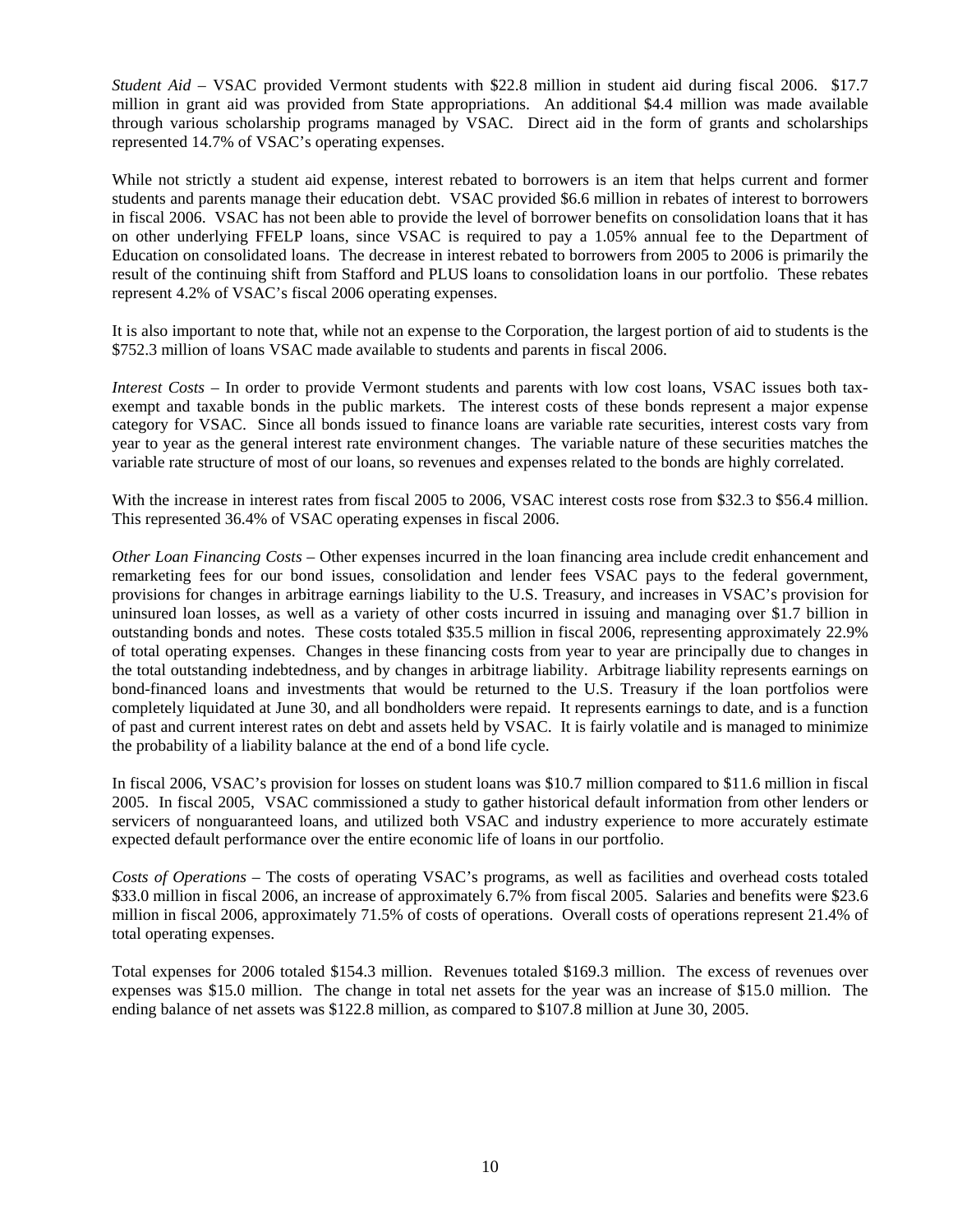(A Component Unit of the State of Vermont)

## STATEMENTS OF NET ASSETS

# June 30, 2007 and 2006

# ASSETS

|                                             | 2007          | 2006<br>(In Thousands) |
|---------------------------------------------|---------------|------------------------|
| Current assets:                             |               |                        |
| Cash and cash equivalents                   | 267,058<br>\$ | 151,041<br>\$          |
| Investments                                 | 3,051         | 1,167                  |
| Receivables:                                |               |                        |
| Student loans, net                          | 126,260       | 117,298                |
| Student loan interest and special allowance | 54,979        | 41,736                 |
| Investment interest                         | 777           | 572                    |
| Federal administrative and program fees     | 567           | 109                    |
| Other                                       | 1,198         | 2,211                  |
| Other assets                                | 1,526         | 1,572                  |
| Total current assets                        | 455,416       | 315,706                |
| Noncurrent assets:                          |               |                        |
| Receivables:                                |               |                        |
| Student loans, net                          | 1,714,194     | 1,511,836              |
| Capital assets, net                         | 22,628        | 23,402                 |
| Deferred bond issuance costs, net           | 9,319         | 7,991                  |
| Total noncurrent assets                     | 1,746,141     | 1,543,229              |
| Total assets                                | \$2,201,557   | \$1,858,935            |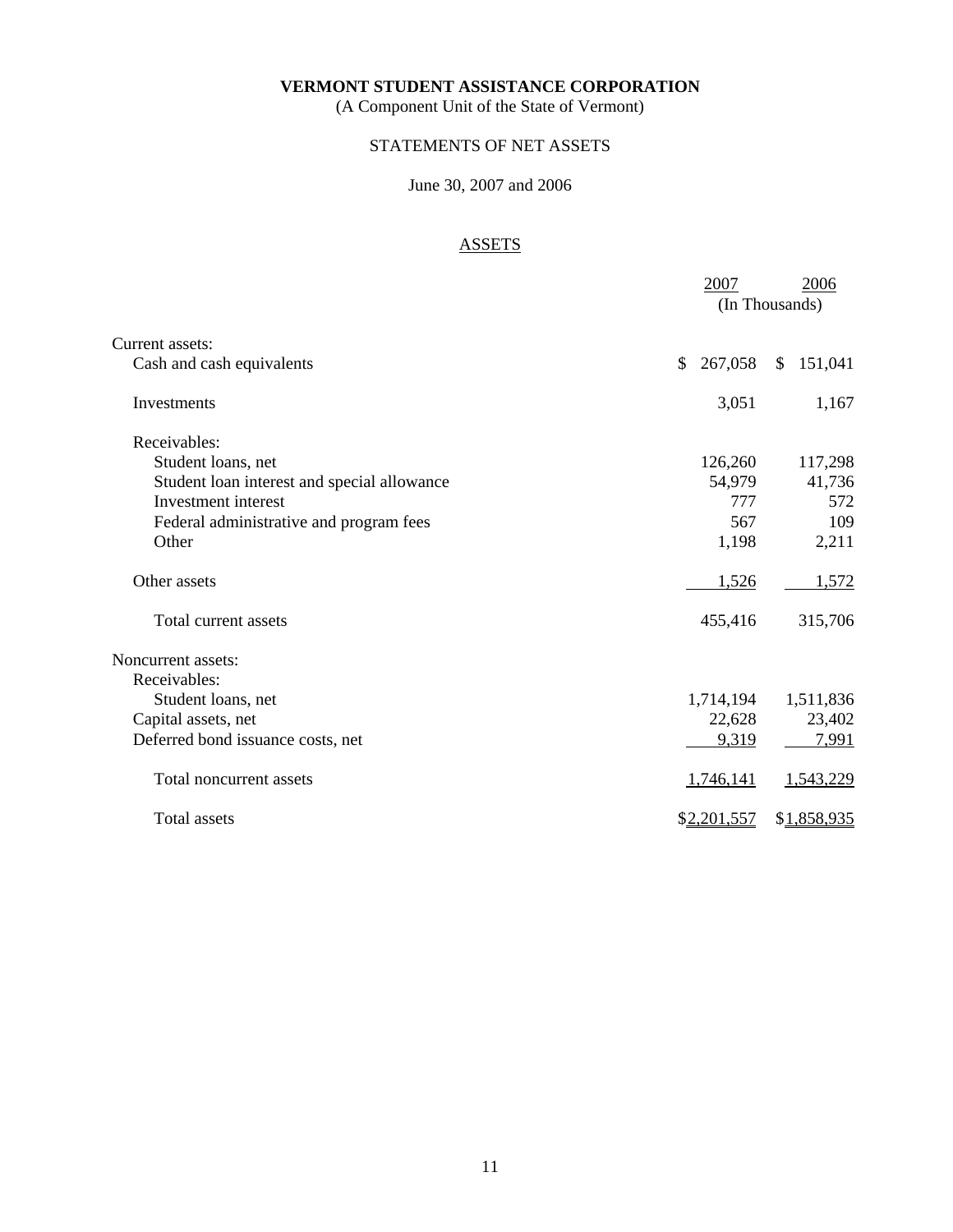# LIABILITIES AND NET ASSETS

|                                                 | 2007         | 2006<br>(In Thousands) |
|-------------------------------------------------|--------------|------------------------|
| Current liabilities:                            |              |                        |
| Bonds payable                                   | \$<br>41,655 | $\mathcal{S}$<br>735   |
| Accounts payable and other liabilities          | 5,257        | 4,651                  |
| Deferred revenue                                | 5,150        | 2,086                  |
| Accrued interest on bonds payable               | 3,746        | 3,120                  |
| U.S. Treasury rebates payable                   | 547          | 233                    |
| Total current liabilities                       | 56,355       | 10,825                 |
| Noncurrent liabilities:                         |              |                        |
| Bonds payable                                   | 1,974,665    | 1,701,970              |
| U.S. Treasury rebates payable                   | 31,707       | 23,292                 |
| Total noncurrent liabilities                    | 2,006,372    | 1,725,262              |
| <b>Total liabilities</b>                        | 2,062,727    | 1,736,087              |
| Net assets:                                     |              |                        |
| Invested in capital assets, net of related debt | 2,067        | 2,111                  |
| Restricted                                      | 85,581       | 69,951                 |
| Unrestricted                                    | 51,182       | 50,786                 |
| Total net assets                                | 138,830      | 122,848                |
| Total liabilities and net assets                | \$2,201,557  | \$1,858,935            |

See accompanying notes to the financial statements.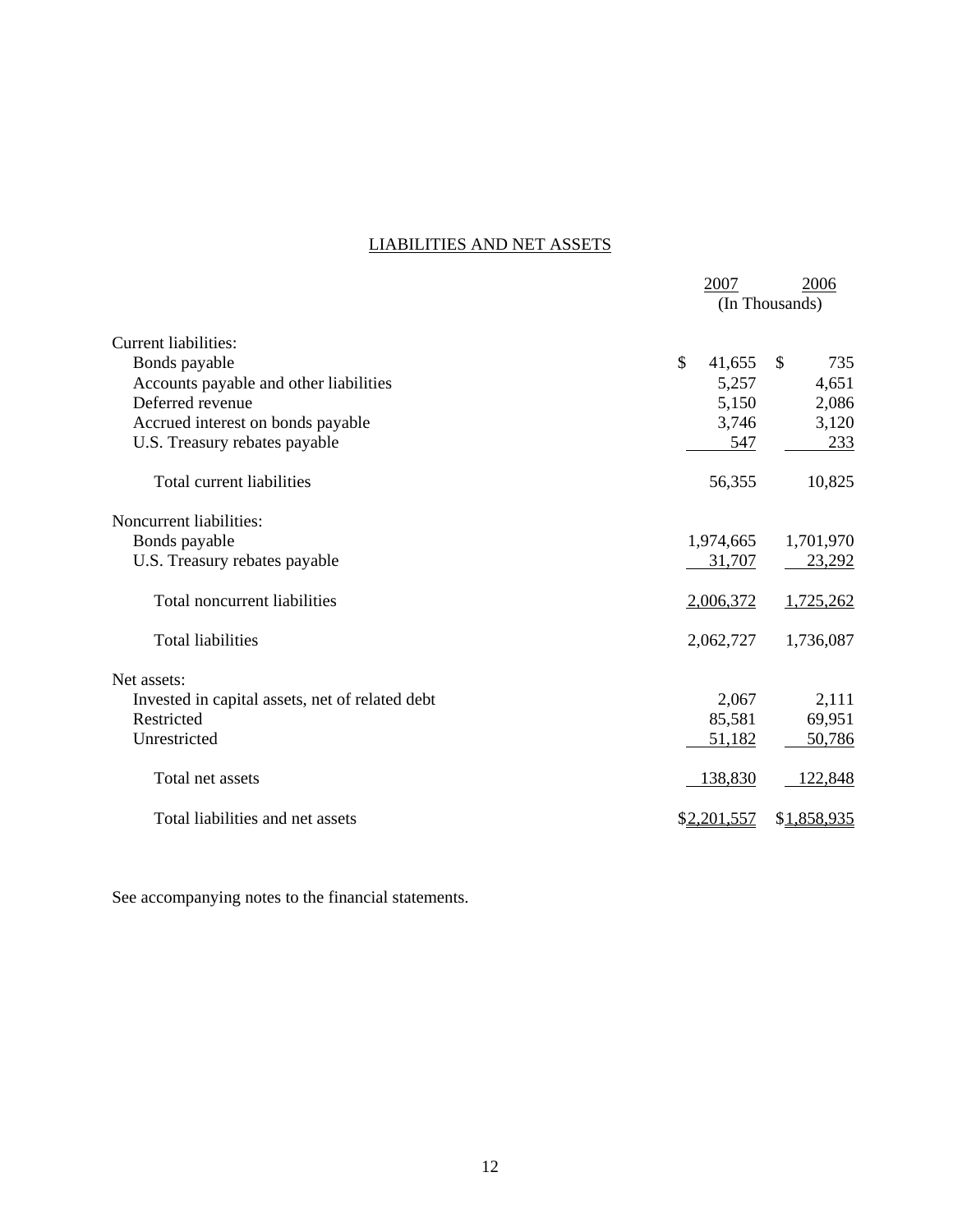(A Component Unit of the State of Vermont)

# STATEMENTS OF REVENUES, EXPENSES AND CHANGES IN NET ASSETS

### Years Ended June 30, 2007 and 2006

|                                                      | 2007           | 2006      |
|------------------------------------------------------|----------------|-----------|
|                                                      | (In Thousands) |           |
| Operating revenues:                                  |                |           |
| U.S. Department of Education:                        |                |           |
| Interest benefits                                    | \$15,161       | \$11,764  |
| Special allowance                                    | 42,361         | 45,427    |
| Interest and fees on student loans                   | 90,113         | 69,707    |
| Vermont state appropriations                         | 18,457         | 18,746    |
| Interest on cash and investments                     | 10,381         | 9,414     |
| Guarantee agency administrative revenues             | 6,537          | 5,155     |
| Federal grants                                       | 4,347          | 3,841     |
| Scholarship and gift income                          | 4,665          | 4,126     |
| Other income                                         | 878            | 1,087     |
| Total operating revenues                             | 192,900        | 169,267   |
| Operating expenses:                                  |                |           |
| Interest, net of amortization                        | 74,653         | 56,371    |
| Salaries and benefits                                | 24,324         | 23,578    |
| Grants and scholarships                              | 22,511         | 22,808    |
| Interest rebated to borrowers                        | 6,074          | 6,561     |
| Other general and administrative                     | 8,788          | 7,868     |
| Interest subject to U.S. Treasury rebate             | 8,933          | 4,791     |
| Credit enhancement and remarketing fees              | 5,443          | 6,292     |
| Consolidation and lender paid fees                   | 14,344         | 12,913    |
| Other loan related expenses                          | 1,361          | 535       |
| Provision for losses on student loans                | 8,502          | 10,655    |
| Depreciation and amortization                        | 1,652          | 1,539     |
| Amortization of bond issuance costs                  | 333            | 352       |
| Total operating expenses                             | 176,918        | 154,263   |
| Excess of operating revenues over operating expenses | 15,982         | 15,004    |
| Net assets, beginning of year                        | 122,848        | 107,844   |
| Net assets, end of year                              | \$138,830      | \$122,848 |

See accompanying notes to the financial statements.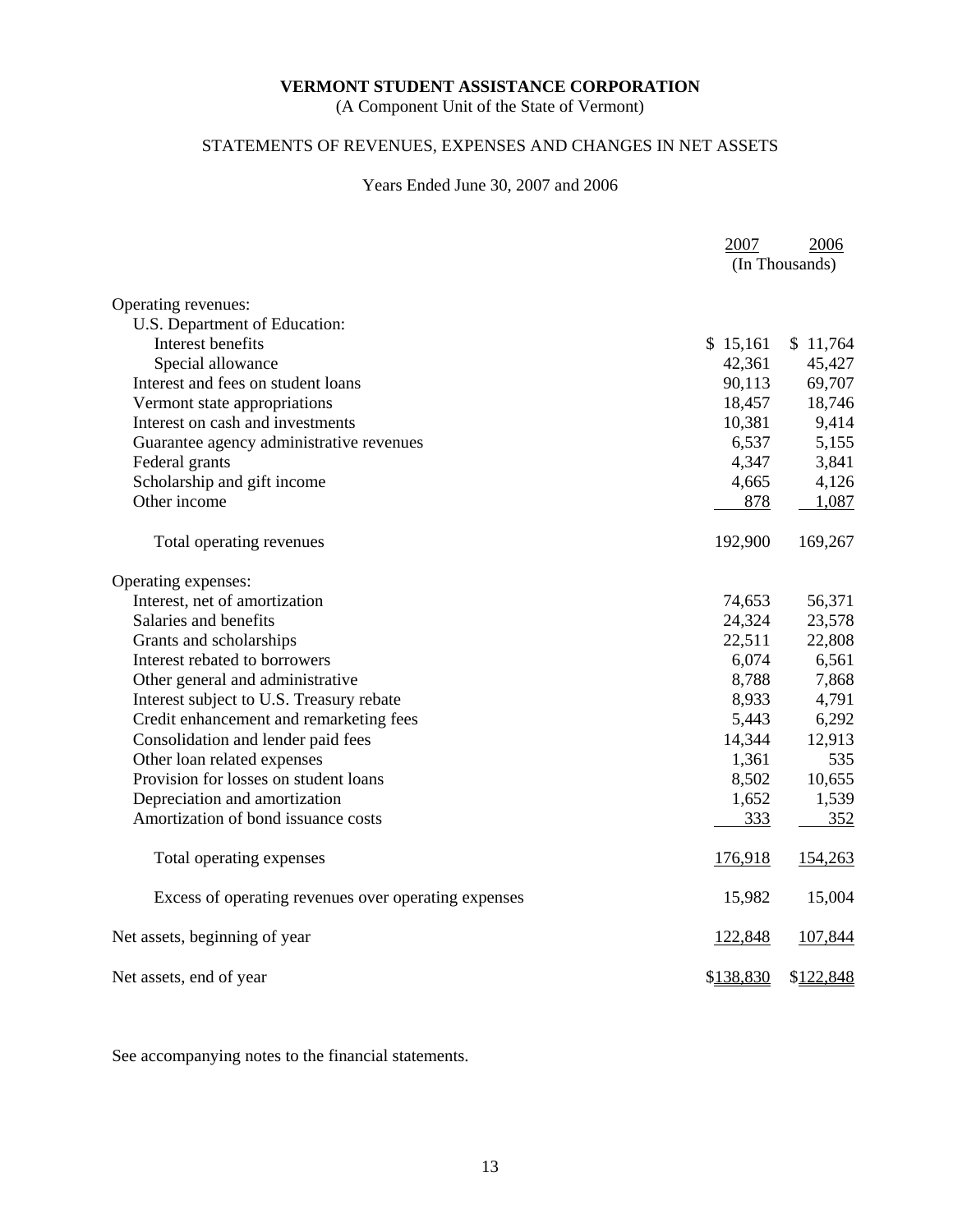(A Component Unit of the State of Vermont)

# STATEMENTS OF CASH FLOWS

# Years Ended June 30, 2007 and 2006

|                                                             | 2007         | 2006           |
|-------------------------------------------------------------|--------------|----------------|
|                                                             |              | (In Thousands) |
| Cash flows from operating activities:                       |              |                |
| Cash received from customers, donors and governments        | 76,813<br>\$ | \$67,205       |
| Principal payments received on student loans                | 404,830      | 551,007        |
| Cash paid to suppliers for goods and services               | (41,907)     | (35,985)       |
| Grants and scholarship disbursements                        | (22,511)     | (22,809)       |
| Loans made and purchased                                    | (620, 741)   | (752, 277)     |
| Cash paid to employees for salaries and benefits            | (24, 121)    | (23, 567)      |
| Interest and fees received on student loans                 | 78,020       | 65,378         |
| Vermont state appropriations received                       | 18,457       | 18,746         |
| Net cash used in operating activities                       | (131, 160)   | (132,302)      |
| Cash flows from noncapital financing activities:            |              |                |
| Proceeds from the sale of bonds                             | 314,150      |                |
| Payments on bonds                                           |              | (56,950)       |
| Interest paid to bond holders                               | (72,850)     | (54, 733)      |
| Net cash provided (used) by noncapital financing activities | 241,300      | (111, 683)     |
| Cash flows from capital and related financing activities:   |              |                |
| Payments on bonds payable                                   | (735)        | (725)          |
| Interest paid to bond holders                               | (977)        | (776)          |
| Acquisition and construction of fixed assets                | (878)        | (10, 821)      |
| Net cash used by capital and related financing activities   | (2,590)      | (12, 322)      |
| Cash flows from investing activities:                       |              |                |
| Interest received on cash and investments                   | 10,176       | 9,419          |
| Purchase of investments, net                                | (1,709)      | (628)          |
| Net cash provided by investing activities                   | 8,467        | 8,791          |
| Net increase (decrease) in cash and cash equivalents        | 116,017      | (247,516)      |
| Cash and cash equivalents, beginning of year                | 151,041      | 398,557        |
| Cash and cash equivalents, end of year                      | \$267,058    | \$151,041      |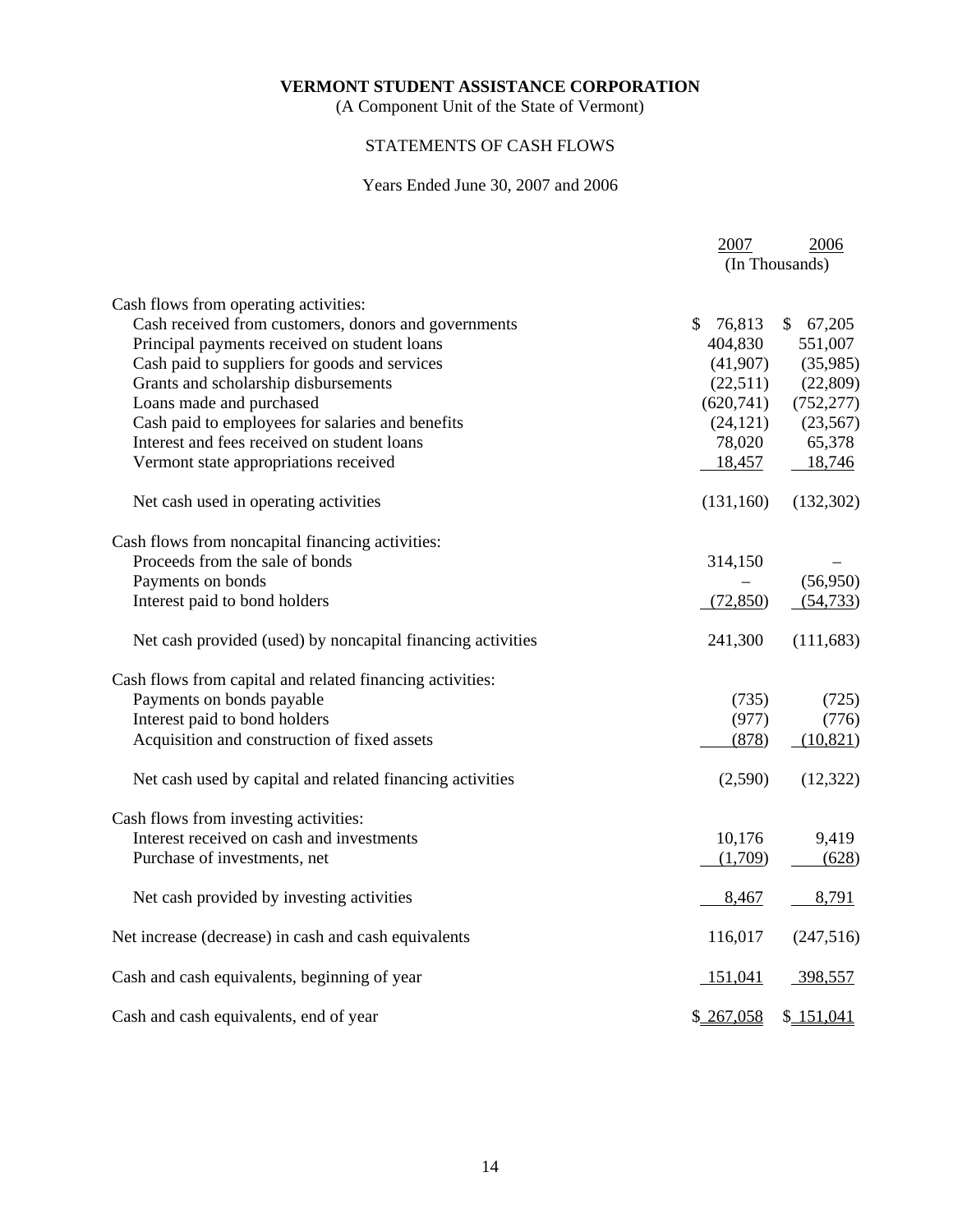|                                                                              | 2007         | 2006           |
|------------------------------------------------------------------------------|--------------|----------------|
|                                                                              |              | (In Thousands) |
| Reconciliation of operating income to net cash used in operating activities: |              |                |
| Excess of operating revenues over operating expenses                         | \$<br>15,982 | \$<br>15,004   |
| Adjustments to reconcile the excess of operating revenues over               |              |                |
| operating expenses to net cash used in operating activities:                 |              |                |
| Depreciation and amortization                                                | 1,652        | 1,539          |
| Provision for losses on student loans                                        | 8,502        | 10,655         |
| Amortization of loan origination fees, net                                   | (145)        | (889)          |
| Amortization of bond issuance costs                                          | 333          | 352            |
| Accretion of bond discount                                                   | 200          | 201            |
| Unrealized gain on investments                                               | (175)        | (24)           |
| Loss on disposal of fixed assets                                             |              | 12             |
| Investment interest received                                                 | (10, 176)    | (9, 419)       |
| Interest paid to bond holders                                                | 73,827       | 55,509         |
| Changes in operating assets and liabilities:                                 |              |                |
| Investment interest receivable                                               | (206)        | 5              |
| Student loans receivable                                                     | (219,677)    | (198, 100)     |
| Student loan interest receivable                                             | (13,243)     | (9,460)        |
| Federal administrative and program fees receivable                           | (457)        | 144            |
| Other receivables                                                            | 1,013        | (1,484)        |
| Other assets                                                                 | 46           | (190)          |
| Deferred bond issuance costs                                                 | (1,661)      | (7)            |
| Accounts payable and other liabilities                                       | 606          | 202            |
| Deferred revenue                                                             | 3,064        | (455)          |
| Accrued interest on bonds payable                                            | 626          | 661            |
| U.S. Treasury rebates payable                                                | 8,729        | 3,442          |
| Total adjustments                                                            | (147, 142)   | (147,306)      |
| Net cash used in operating activities                                        | \$(131,160)  | $$$ (132,302)  |

See accompanying notes to the financial statements.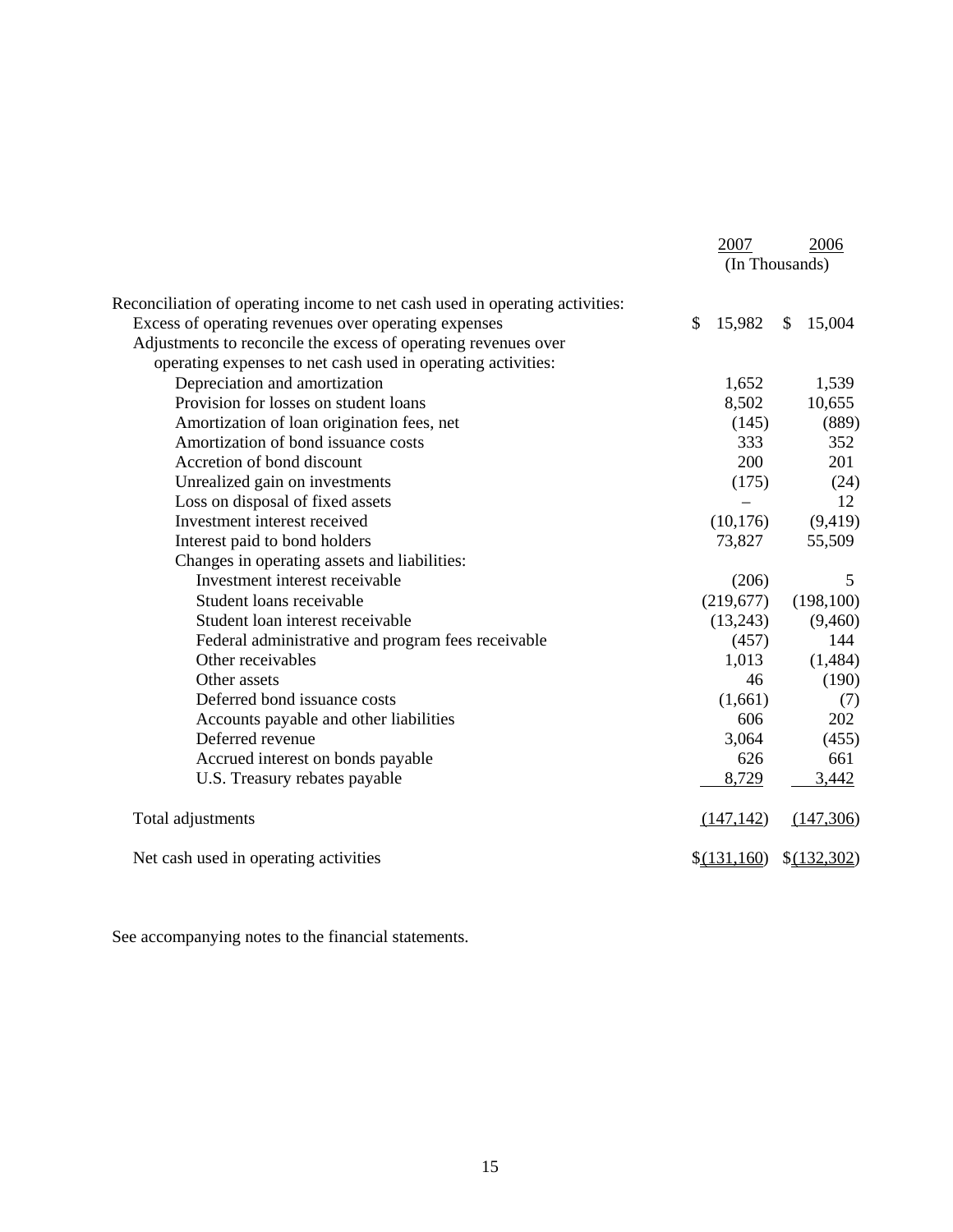(A Component Unit of the State of Vermont)

# STATEMENTS OF FIDUCIARY NET ASSETS

# AGENCY FUNDS

### June 30, 2007 and 2006

|                                                                     | Federal<br>Loan<br>Reserve<br>Fund | <b>VHEIP</b><br>(In Thousands) | 2007<br>Total | 2006<br>Total       |
|---------------------------------------------------------------------|------------------------------------|--------------------------------|---------------|---------------------|
| <b>ASSETS HELD FOR OTHERS</b>                                       |                                    |                                |               |                     |
|                                                                     |                                    |                                |               |                     |
| Cash and cash equivalents                                           | \$11,050                           | \$.<br>946                     | \$11,996      | \$10,318            |
| Investments                                                         |                                    | 71,412                         | 71,412        | 52,564              |
| Student loans receivable and                                        |                                    |                                |               |                     |
| accrued student loan interest<br>Investment interest receivable     | 47                                 | 5,633<br>23                    | 5,633<br>70   | 3,814<br>49         |
| Due from U.S. Department of Education                               | 1,873                              |                                | 1,873         | 1,878               |
| Other assets                                                        | 70                                 | 297                            | 367           | 215                 |
| <b>Total assets</b>                                                 | \$13,040                           | \$78,311                       | \$91,351      | \$68,838            |
| <b>LIABILITIES</b>                                                  |                                    |                                |               |                     |
| Accounts payable and other liabilities                              | \$<br>803                          | $\mathbb{S}$<br>111            | \$.<br>914    | $\mathbb{S}$<br>635 |
| Note payable                                                        |                                    | 5,807                          | 5,807         | 4,338               |
| Federal advances                                                    | 538                                |                                | 538           | 538                 |
| Amounts held on behalf of investors                                 |                                    | 72,393                         | 72,393        | 53,259              |
| Return of reserves due to U.S. Department                           |                                    |                                |               |                     |
| of Education                                                        | 276                                |                                | 276           | 552                 |
| Federal loan reserve funds held for U.S. Department<br>of Education | 11,423                             |                                | 11,423        | 9,516               |
| <b>Total liabilities</b>                                            | \$13,040                           | \$78,311                       | \$91,351      | \$68,838            |

See accompanying notes to the financial statements.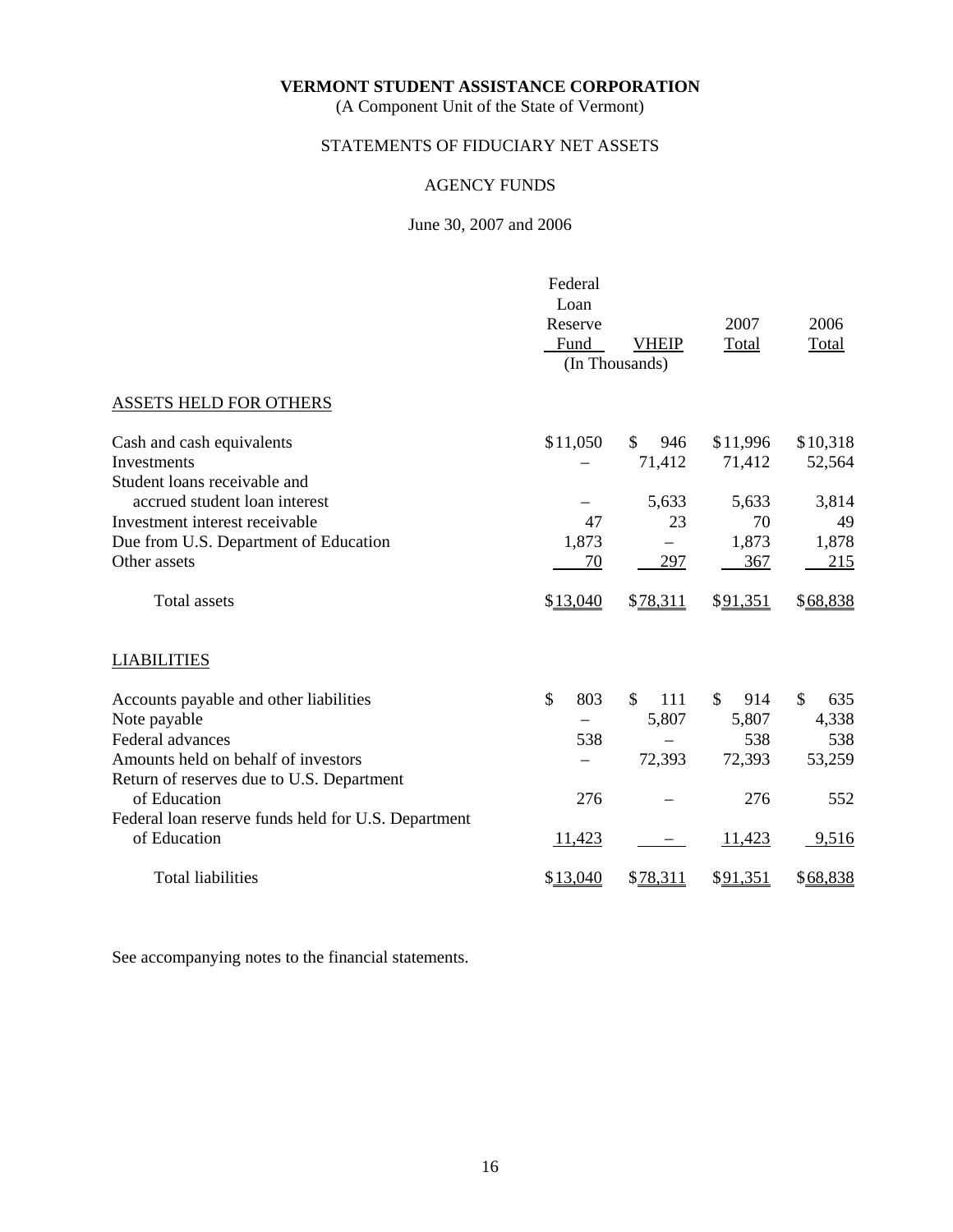(A Component Unit of the State of Vermont)

### NOTES TO FINANCIAL STATEMENTS

### June 30, 2007 and 2006

(Dollars in Thousands)

### **1. Authorizing Legislation**

 The Vermont Student Assistance Corporation ("VSAC") was created as a public non-profit corporation by an act of the General Assembly of the State of Vermont in accordance with the provisions of the Higher Education Act of 1965, as amended ("the Act"). The purpose of VSAC is to provide opportunities for Vermont residents to pursue post-secondary education by awarding grants and guaranteeing, making, financing, and servicing loans to students. VSAC also administers scholarships, student employment programs, and outreach services to students seeking post-secondary education. In addition, VSAC manages the Vermont Higher Education Investment Plan (VHEIP).

 Pursuant to Vermont statutes, VSAC is responsible for the administration of the Loan Finance Program. Under this program, VSAC originates, purchases, services and consolidates education loans. The majority of education loans are financed through the issuance of limited obligation bonds and are guaranteed by VSAC as a guarantor and reinsured by the U.S. Department of Education (DE) through the Federal Family Education Loan (FFEL) Program. The bonds and notes outstanding are payable primarily from interest and principal repayments on the financed loans as specified in the underlying resolutions authorizing the sale of the bonds and notes. The bonds and notes are not a general obligation of VSAC or an obligation of the State of Vermont or any of its political subdivisions.

 For financial reporting purposes, VSAC is considered a component unit of the State of Vermont and is included as part of the State's financial reporting entity. VSAC's relationship with the State of Vermont primarily consists of an annual appropriation designated for grant aid to Vermont students.

 The Vermont Student Development Fund, Inc. (the "Fund"), a separate non-profit 501(c)(3) corporation, was established in November of 2000. The primary purpose of the Fund is to receive, hold and manage securities, cash or other property whether real, personal or mixed, acquired by bequest, devise, gift, purchase or loan. These assets are used primarily for scholarships and other financial assistance to benefit qualified individuals seeking a post secondary education. The Fund provides a financial benefit to VSAC, and its Board of Directors is the same as the VSAC Board of Directors, therefore, it is considered a component unit of VSAC and is included in the totals on the financial statements.

### **2. Summary of Significant Accounting Policies**

### *Basis of Accounting*

 VSAC follows the accrual basis of accounting whereby revenues are recorded when earned and expenses are recorded when obligation for payment is incurred.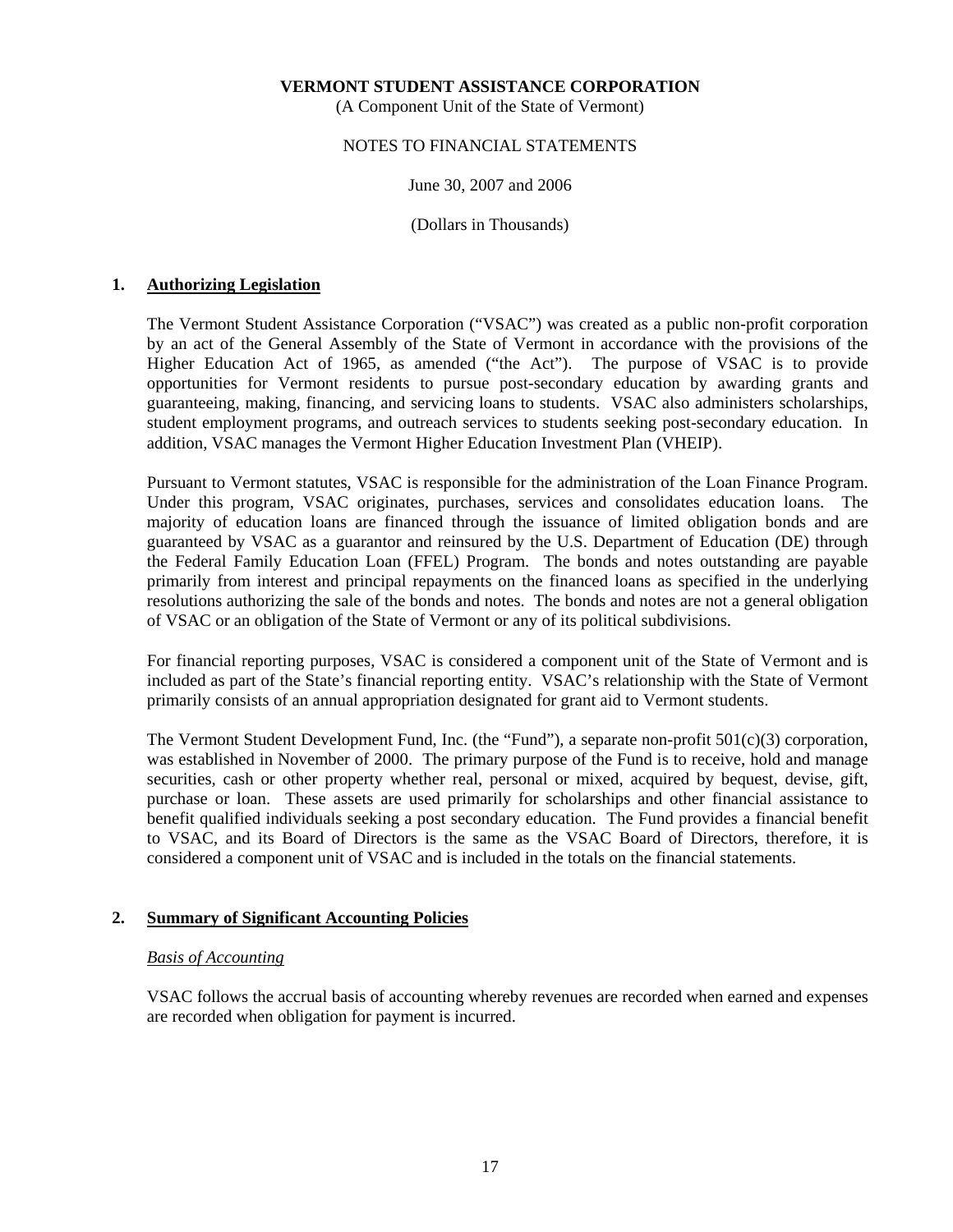(A Component Unit of the State of Vermont)

### NOTES TO FINANCIAL STATEMENTS

### June 30, 2007 and 2006

(Dollars in Thousands)

### **2. Summary of Significant Accounting Policies (Continued)**

 As permitted by Governmental Accounting Standards Board (GASB) Statement No. 20, *Accounting and Financial Reporting for Proprietary Funds and Other Governmental Activities that Use Proprietary Fund Accounting*, VSAC applies all applicable Governmental Accounting Standards Board (GASB) pronouncements as well as all Financial Accounting Standards Board (FASB) pronouncements issued on or before November 30, 1989, to the extent these pronouncements do not conflict with GASB pronouncements.

 The financial statements are prepared in accordance with Governmental Accounting Standards Board Statements No. 34, *Basic Financial Statements – and Management's Discussion and Analysis – for State and Local Governments*, No. 37, *Basic Financial Statements – and Management's Discussion and Analysis – for State and Local Governments: Omnibus – an amendment of GASB Statements No. 21 and 34*, and No. 38, *Certain Financial Statement Note Disclosures*. VSAC reports as a business-type activity, as defined, in GASB No. 34.

### *Restriction on Net Assets*

 The restricted net assets of VSAC are restricted by the bond resolutions, state statutes, donor restrictions, or various Federal regulations and program agreements and are restricted for the origination of student loans, payment of debt service on bonds and grant and scholarship activities. Financial activities and resulting account balances which are not so restricted are presented in the Statements of Net Assets as unrestricted net assets. VSAC's unrestricted net assets are generally reserved for educational assistance purposes.

### *Management Estimates*

 The preparation of financial statements in conformity with accounting principles generally accepted in the United States of America requires management of VSAC to make estimates and assumptions that affect the reported amounts of assets and liabilities and disclosure of contingent assets and liabilities at the date of the financial statements and the reported amounts of revenues and expenses during the reporting period. Actual results could differ from those estimates. The most significant estimates utilized in the preparation of the financial statements of VSAC relate to the allowance for losses on student loans and the U.S. Treasury rebates payable.

### *Student Loans*

 Student loans consist primarily of guaranteed student loans which are made to post-secondary students attending eligible educational institutions and guaranteed parental loans made to parents of dependent undergraduate students, graduate and professional students, and independent undergraduate students attending eligible educational institutions. Student loans also include consolidation loans which are loans to eligible students that refinance existing student loans.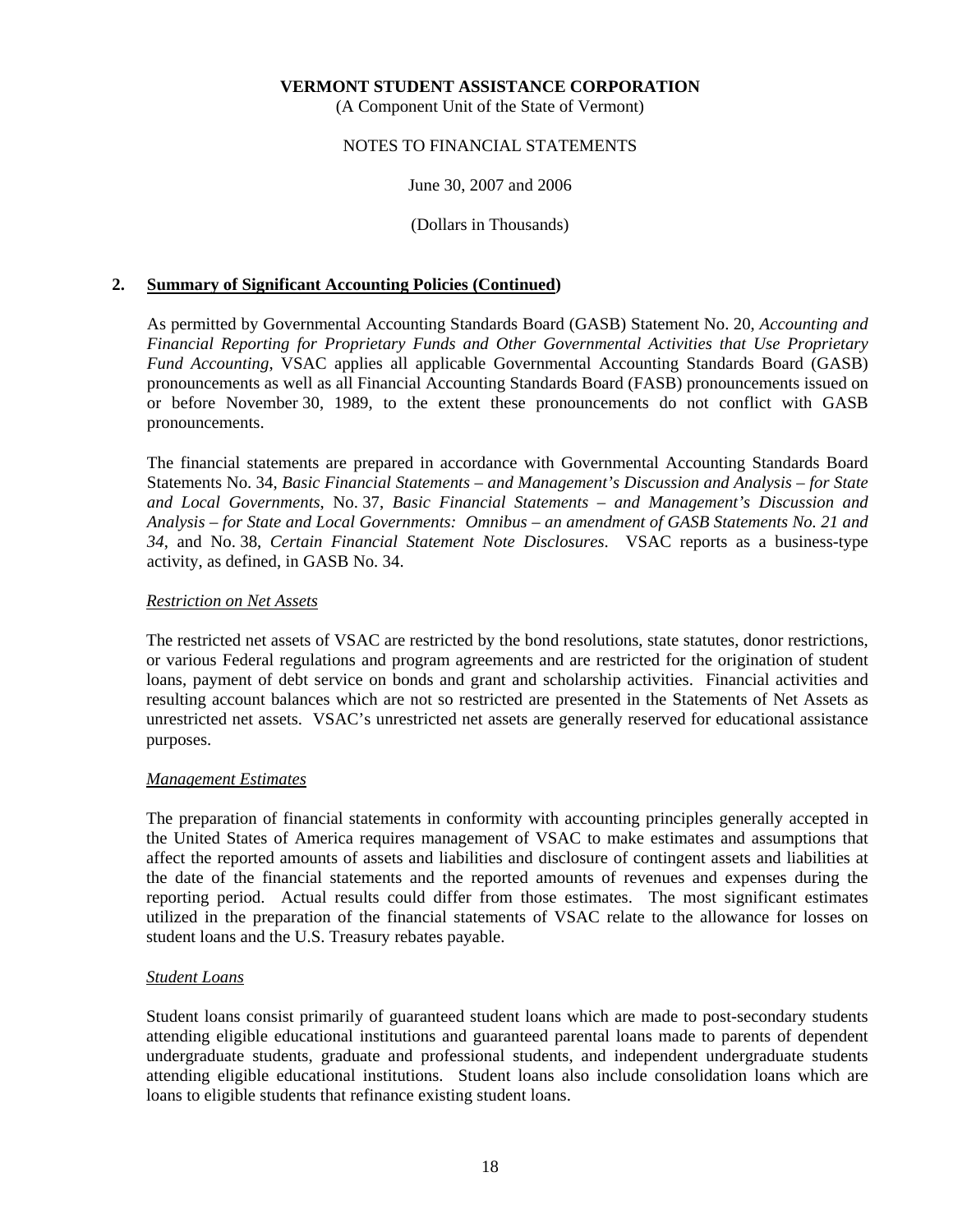(A Component Unit of the State of Vermont)

### NOTES TO FINANCIAL STATEMENTS

### June 30, 2007 and 2006

(Dollars in Thousands)

### **2. Summary of Significant Accounting Policies (Continued)**

 Student loans are stated at their unpaid principal balance net of allowances for loan losses and deferred loan origination fees and costs. Loan origination fees received and fees paid by VSAC on behalf of borrowers are deferred and amortized over the estimated life of the loans using a method that approximates the level yield method.

### *Allowance for Loan Losses*

 VSAC issues loans that are either guaranteed at default by VSAC, as guarantor under the FFEL Program, and reinsured by DE, or that carry no guarantee against default. Loans not guaranteed create the greatest loss exposure for VSAC and account for the majority of management's loan loss allowance. The amount of the allowance, which is established through a provision for losses on student loans charged to expense, is based on management's estimation of the probable losses within the portfolio. Primary considerations in establishing the allowance are the amounts of loans in the portfolio, loss rate, delinquencies, current economic conditions, and historical loss experience. The loss rate for nonguaranteed loans is 100%. For guaranteed loans, the loss rates are either 2% or 3% based on origination date of the loan.

### *Operating Revenue and Expenses*

 Operating revenues include interest earned on student loans and investments, fees received from providing services, state appropriations, and grant and scholarship revenue. Operating expenses include interest on bonds, the costs of providing services and operating all programs, and grant and scholarship awards.

### *Cash Equivalents*

 VSAC considers all highly liquid investments with original maturities of three months or less to be cash equivalents. Cash equivalents include funds held in an institutional money market fund account.

### *Investments*

 Investments are carried at fair value in accordance with GASB Statement No. 31, *Accounting and Financial Reporting for Certain Investments and for External Investment Pools*.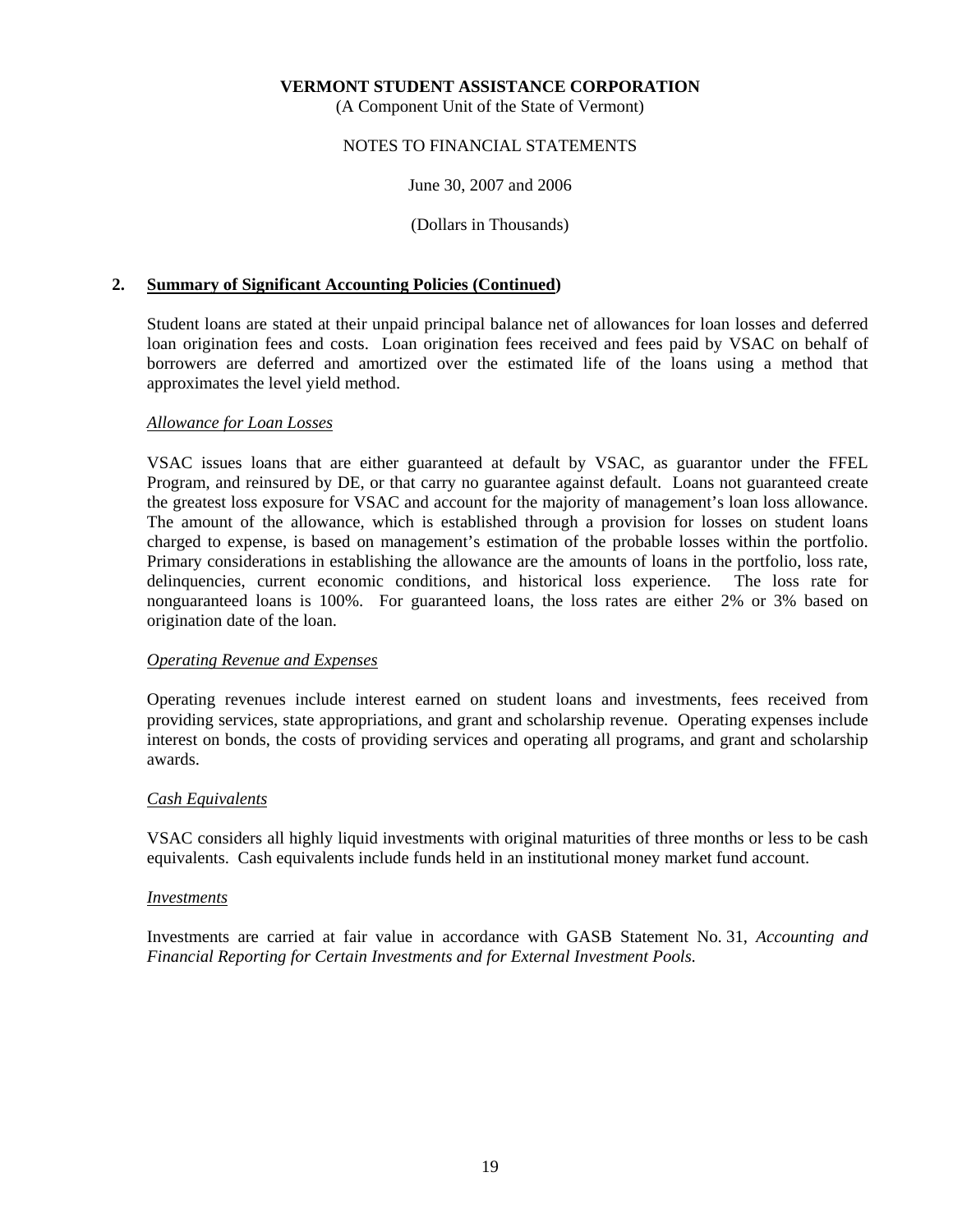(A Component Unit of the State of Vermont)

### NOTES TO FINANCIAL STATEMENTS

### June 30, 2007 and 2006

(Dollars in Thousands)

### **2. Summary of Significant Accounting Policies (Continued)**

### *Capital Assets*

 Capital assets are stated at historical cost. Depreciation of capital assets that are placed in service is calculated using the straight-line method over the estimated useful lives of the assets. Capital asset acquisitions that equal or exceed \$2.5 are capitalized. Leasehold improvements are amortized using the straight-line method over the shorter of the lease term or estimated useful life of the asset.

### *Bond Issuance Costs*

 Costs of bond issuances, which are comprised of underwriters' fees, legal fees and other related financing costs, are deferred and amortized over the lives of the respective bond issues using the straightline method.

### *Bond Discount and Deferred Loss on Refunding*

 Bond discounts are amortized using a method which approximates the level yield method over the life of the bonds. Any unamortized deferred loss related to refunded bonds is deferred and amortized over the life of the original or refunded bonds, whichever is shorter.

### *Grants*

 Unrestricted grants are recorded as revenue when received. Restricted grants are recorded as revenue upon compliance with the restrictions. Amounts received for grant programs that are restricted are recorded in deferred revenue until they become unrestricted.

### *FFEL Program Support*

 VSAC receives a percentage of the amounts collected on defaulted loans, an origination fee, a portfolio maintenance fee and a default aversion fee from DE as its primary support for the administration of the FFEL Program. These fees are recorded as guarantee agency administrative revenues when earned, as the services are provided.

### *Compensated Absences*

 Employees may accumulate, subject to certain limitations, unused vacation earned and upon retirement, termination or death, may be compensated for certain amounts at their then current rates of pay. The amount of vacation recognized as expense is the amount earned and this obligation is accrued.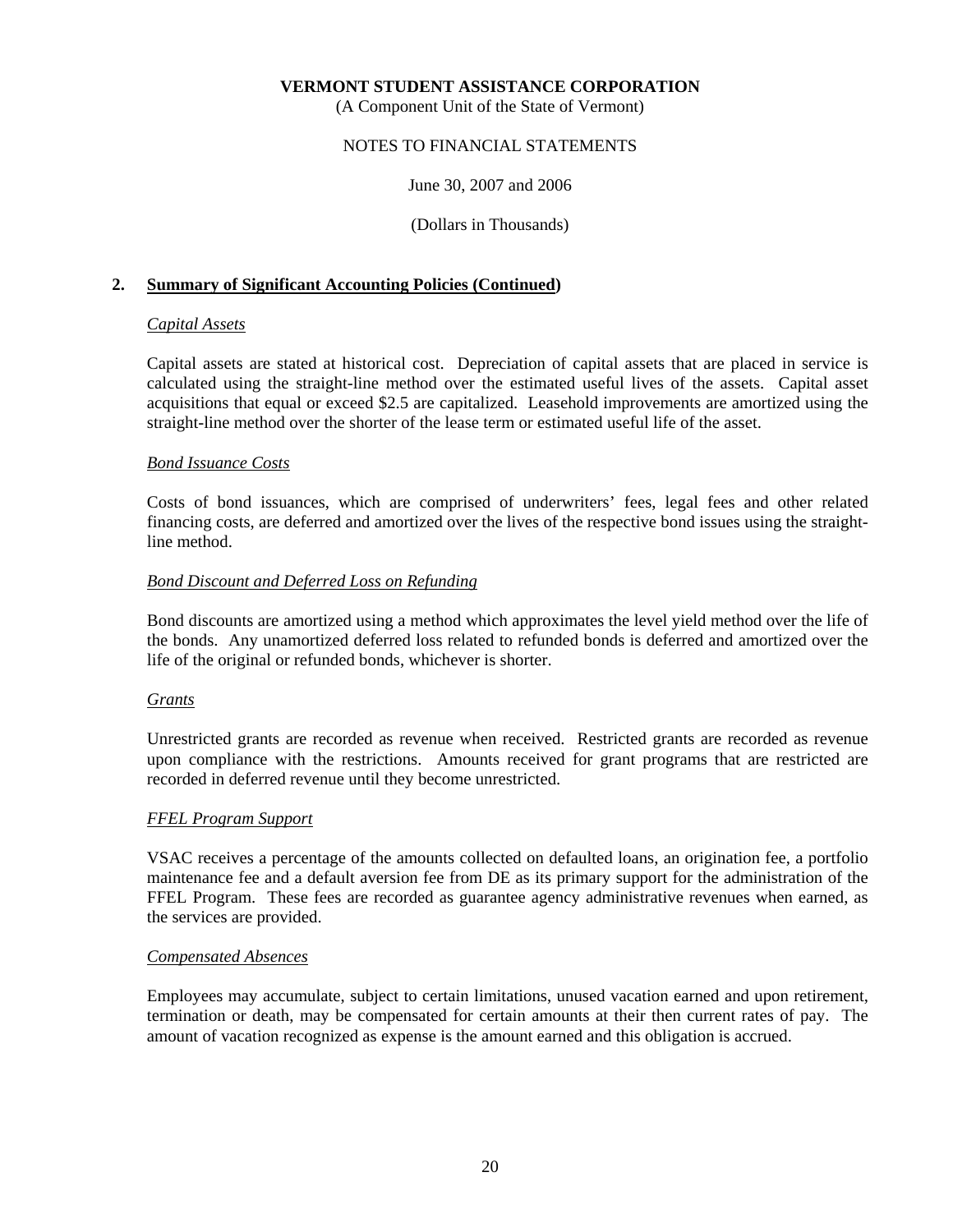(A Component Unit of the State of Vermont)

### NOTES TO FINANCIAL STATEMENTS

June 30, 2007 and 2006

(Dollars in Thousands)

### **2. Summary of Significant Accounting Policies (Continued)**

### *Income Tax Status*

 VSAC is exempt from Federal and state income taxes under Section 115 of the Internal Revenue Code and, accordingly, no provision for income taxes has been made in the accompanying financial statements.

### **3. Cash, Cash Equivalents and Investments**

 VSAC's deposit and investment policy complies with the underlying bond resolution requirements. In accordance with those bond resolutions, all deposits and investments meet the requirements and approval of the letter of credit and bond insurance providers. Additionally, such requirements mandate specific classes of investment vehicles including: bank time deposits, certificates of deposit, direct obligations of the United States of America unconditionally guaranteed by the United States of America, indebtedness issued by certain Federal agencies, collateralized repurchase agreements secured by obligations of the United States of America with collateral held by or at the direction of the trustee, guaranteed investment contracts with banks or bank holding companies, commercial paper and open ended investment funds. Funds not related to the various bond resolutions may also be invested in domestic equities or corporate bonds.

### *Cash and Cash Equivalents*

 The carrying amounts which represent both cost and fair value of cash and cash equivalents as of June 30, 2007 and 2006 are presented below:

|                                                         | 2007                          | 2006                  |
|---------------------------------------------------------|-------------------------------|-----------------------|
| Cash and repurchase agreements<br>Money market accounts | $$7,822$ $$14,414$<br>259,236 | 136,627               |
|                                                         |                               | $$267,058$ $$151,041$ |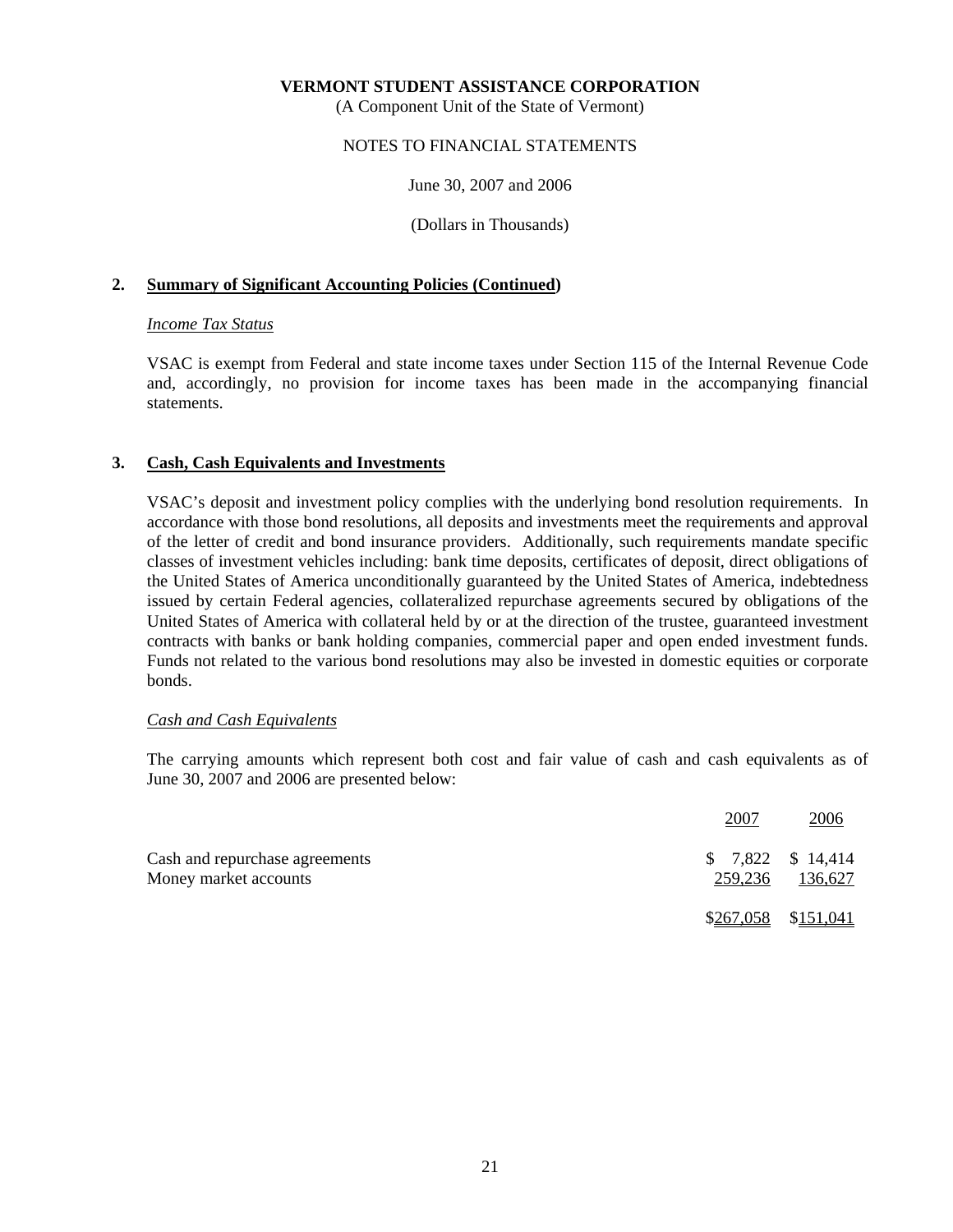(A Component Unit of the State of Vermont)

### NOTES TO FINANCIAL STATEMENTS

### June 30, 2007 and 2006

### (Dollars in Thousands)

### **3. Cash, Cash Equivalents and Investments (Continued)**

 At June 30, 2007 and 2006, cash and repurchase agreements are comprised of various bank accounts and principal cash held by a bank trust department. The bank balances at June 30, 2007 were \$ 8,996 and the bank balances at June 30, 2006 were \$15,511. The difference between the bank balances and the amounts recorded on the financial statements is outstanding checks and deposits in transit. Additionally, \$8,198 and \$14,889 of the bank balances at June 30, 2007 and 2006, respectively, were covered by Federal depository insurance or collateralized by repurchase agreements for which the securities are held by the bank's trustee in VSAC's name. The remainder of bank balances of \$798 and \$622 at June 30, 2007 and 2006, respectively, were uninsured and uncollateralized.

 At June 30, 2007 and 2006, the money market accounts are primarily invested in the Federated Prime Cash Obligations Fund. The Fund objective is to provide current income consistent with stability of principal and liquidity. The Prime Cash Obligations Fund invests primarily in a portfolio of short-term, high quality fixed income securities insured by banks, corporations and the U.S. Government. The underlying assets are not held in the name of VSAC.

### *Investments*

VSAC held the following investments at June 30, 2007 and June 30, 2006:

|                       |         | 2007    |          | 2006    |  |
|-----------------------|---------|---------|----------|---------|--|
|                       |         | Fair    |          | Fair    |  |
|                       | Cost    | Value   | Cost     | Value   |  |
| Domestic equities     | \$1,804 | \$2,004 | 727<br>S | 752     |  |
| Corporate bonds       | 647     | 641     | 239      | 233     |  |
| U.S. Government bonds | 409     | 406     | 182      | 182     |  |
|                       | \$2,860 | \$3,051 | \$1,148  | \$1,167 |  |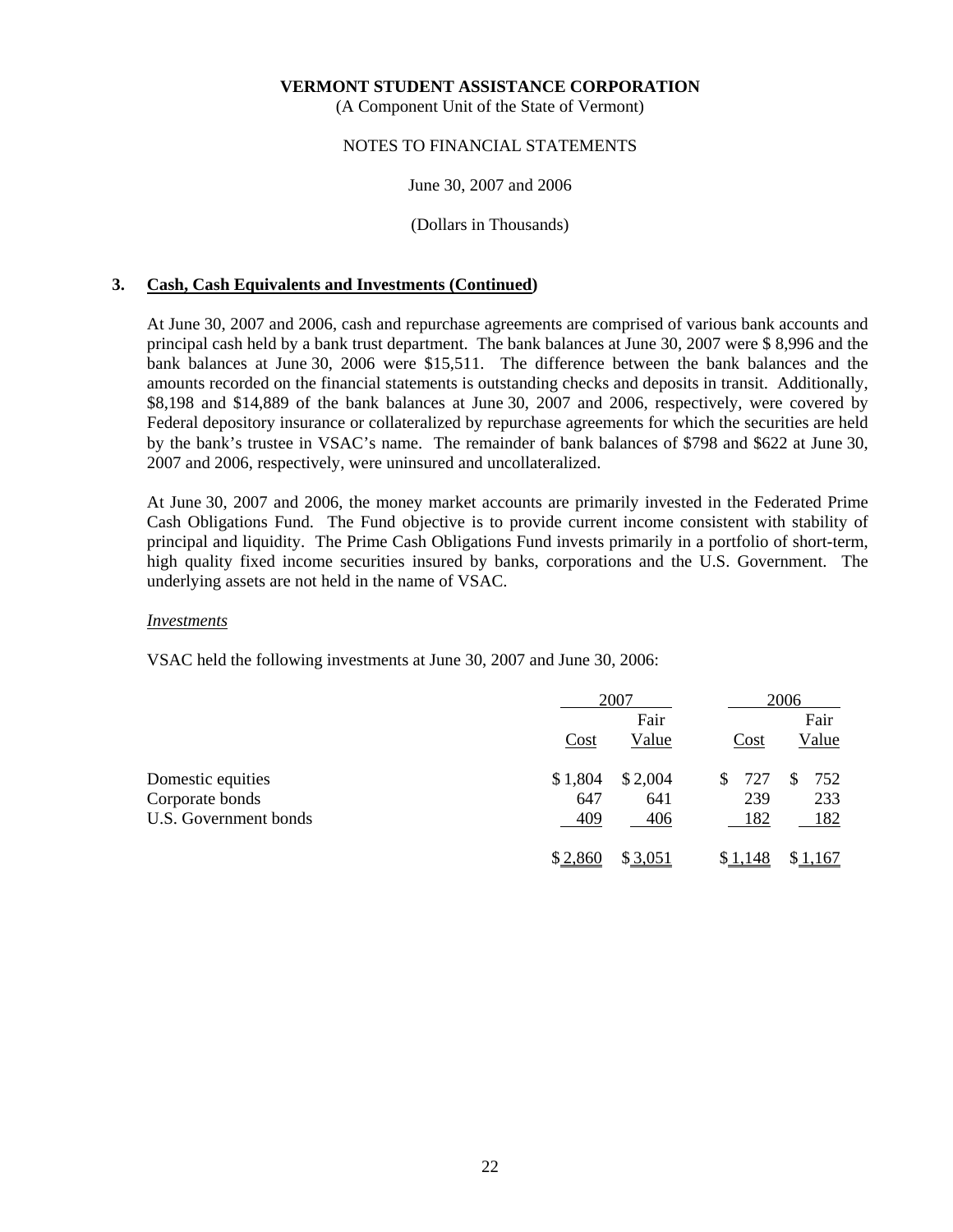(A Component Unit of the State of Vermont)

# NOTES TO FINANCIAL STATEMENTS

June 30, 2007 and 2006

(Dollars in Thousands)

# **3. Cash, Cash Equivalents and Investments (Continued)**

At June 30, 2007, the ratings for investments in debt securities are summarized as follows:

|                                 |            | Fair     | Standard &    |
|---------------------------------|------------|----------|---------------|
| Investment                      | Maturities | Value    | Poor's Rating |
| Corporate bonds:                |            |          |               |
| Citigroup Inc. $(3.500\%)$      | 2/1/2008   | \$<br>25 | AA            |
| Boeing Cap Corp (4.750%)        | 8/25/2008  | 40       | $A+$          |
| Target Corp. (5.400%)           | 10/1/2008  | 20       | $A+$          |
| Texaco Capital (5.500%)         | 1/15/2009  | 20       | AA            |
| Washington Mutual (4.000%)      | 1/15/2009  | 15       | $A -$         |
| IBM Corp. (5.375%)              | 2/1/2009   | 20       | $A+$          |
| Bankamerica Corp (7.125%)       | 3/1/2009   | 21       | $AA-$         |
| FPL Group Cap Inc. (7.375%)     | 6/1/2009   | 21       | $A -$         |
| JP Morgan Chase (5.715%)        | 6/28/2009  | 19       | $AA-$         |
| SBC Communications (4.125%)     | 9/15/2009  | 19       | A             |
| Lehman Bros Hldgs (7.875%)      | 11/1/2009  | 20       | $A+$          |
| Berkshire Hathaway (4.125%)     | 1/15/2010  | 44       | <b>AAA</b>    |
| Countrywide Finl (4.500%)       | 6/15/2010  | 24       | A             |
| General Dynamics (4.500%)       | 8/15/2010  | 24       | A             |
| Gen Elec Cap Crp (4.875%)       | 10/21/2010 | 25       | <b>AAA</b>    |
| SBC Communications (5.300%)     | 11/15/2010 | 25       | $\mathbf{A}$  |
| Caterpiller Fin Crp (5.050%)    | 12/1/2010  | 25       | A             |
| Goldman Sachs Group (6.875%)    | 1/15/2011  | 26       | $AA-$         |
| Quebec Prov (6.125%)            | 1/22/2011  | 26       | $A+$          |
| Conoco Funding Co. (6.350%)     | 10/15/2011 | 36       | $A-$          |
| Household Fin Co. (6.375%)      | 10/15/2011 | 15       | $AA-$         |
| Occidental Petroleum (6.750%)   | 1/15/2012  | 26       | $A-$          |
| Costco Wholesale Corp. (5.300%) | 3/15/2012  | 25       | $\mathsf{A}$  |
| United Tech Corp. (6.100%)      | 5/15/2012  | 46       | A             |
| Wells Fargo & Co. (5.125%)      | 9/1/2012   | 24       | AA            |
| Capital One Fin (5.500%)        | 6/1/2015   | 10       | $BBB+$        |
|                                 |            |          |               |

 $$641$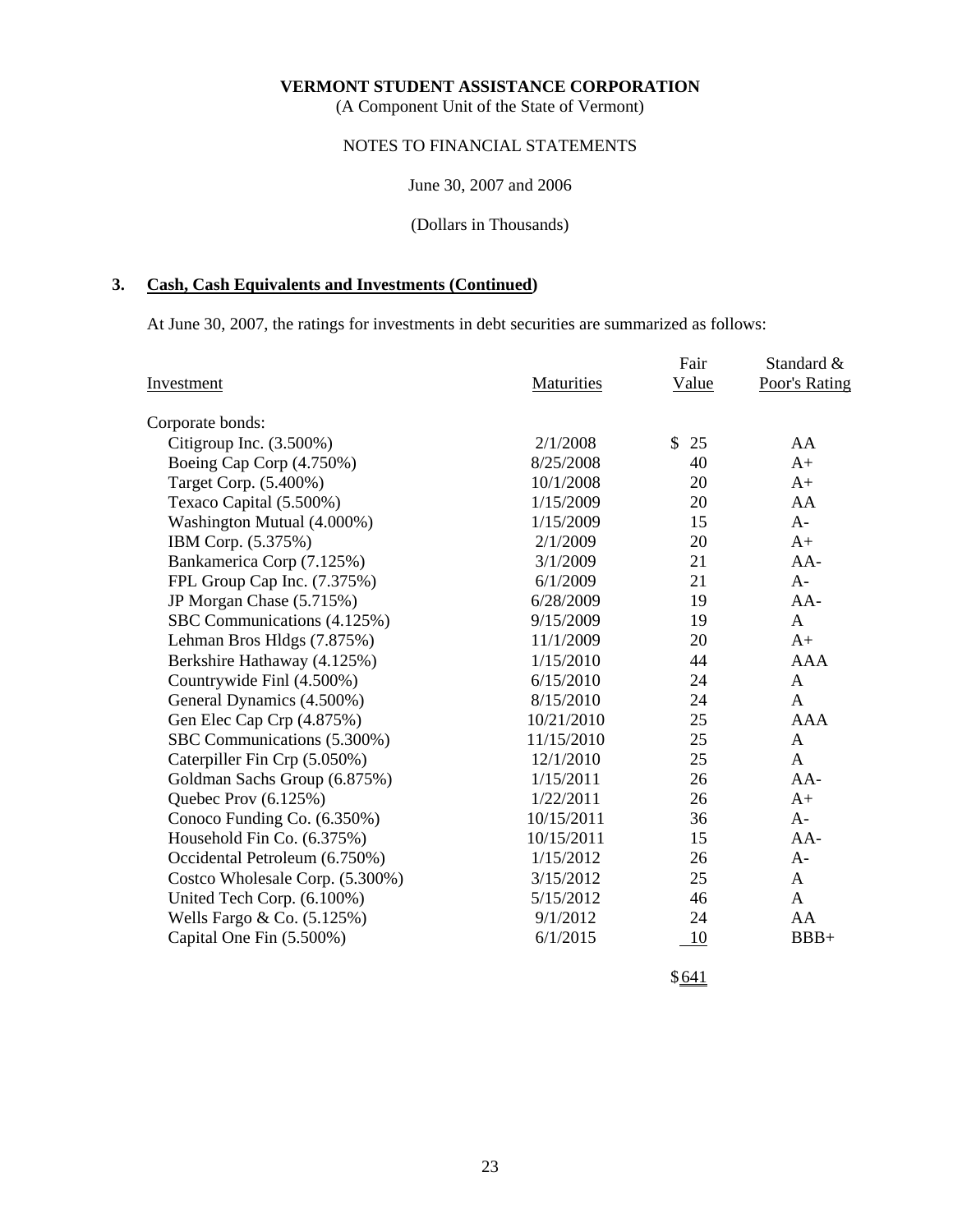(A Component Unit of the State of Vermont)

# NOTES TO FINANCIAL STATEMENTS

#### June 30, 2007 and 2006

(Dollars in Thousands)

#### **3. Cash, Cash Equivalents and Investments (Continued)**

|                                |            | Fair      | Standard &    |
|--------------------------------|------------|-----------|---------------|
| Investment                     | Maturities | Value     | Poor's Rating |
| U.S. Government bonds:         |            |           |               |
| U.S. Treasury Note (4.375%)    | 1/31/2008  | \$.<br>25 |               |
| U.S. Treasury Note $(4.625\%)$ | 2/29/2008  | 25        |               |
| U.S. Treasury Note (5.000%)    | 7/31/2008  | 25        |               |
| U.S. Treasury Note (4.875%)    | 1/31/2009  | 25        |               |
| U.S. Treasury Note (4.500%)    | 2/15/2009  | 25        |               |
| U.S. Treasury Note (5.500%)    | 5/14/2009  | 25        |               |
| U.S. Treasury Note $(6.000\%)$ | 8/15/2009  | 25        |               |
| U.S. Treasury Note $(4.625\%)$ | 11/15/2009 | 50        |               |
| U.S. Treasury Note $(6.500\%)$ | 2/15/2010  | 26        |               |
| U.S. Treasury Note (5.750%)    | 8/15/2010  | 26        |               |
| U.S. Treasury Note (4.500%)    | 11/15/2010 | 10        |               |
| Tenn valley Auth (5.625%)      | 1/18/2011  | 25        | <b>AAA</b>    |
| U.S. Treasury Note $(5.125%)$  | 6/30/2011  | 25        |               |
| U.S. Treasury Note (4.500%)    | 11/30/2011 | 24        |               |
| Fed Nat'l Mtg Assn (5.000%)    | 4/30/2013  | 5         | AAA           |
| Ishares Lehman TIPS Bond Fund  |            | 40        | <b>AAA</b>    |
|                                |            | \$406     |               |

*Interest Rate Risk.* Through its investment policy, VSAC manages its interest rate risk by establishing a target range of 10% to 55% of its investments in fixed rate securities. VSAC's current investment manager works with a target of 30% of investments in fixed rate securities with a target duration of no greater than three years.

*Credit Risk.* VSAC minimizes its credit risk by requiring marketable bonds, debentures, notes, or instruments to be rated BBB or better by Standard and Poor's and Baa or better by Moody's Investors Service.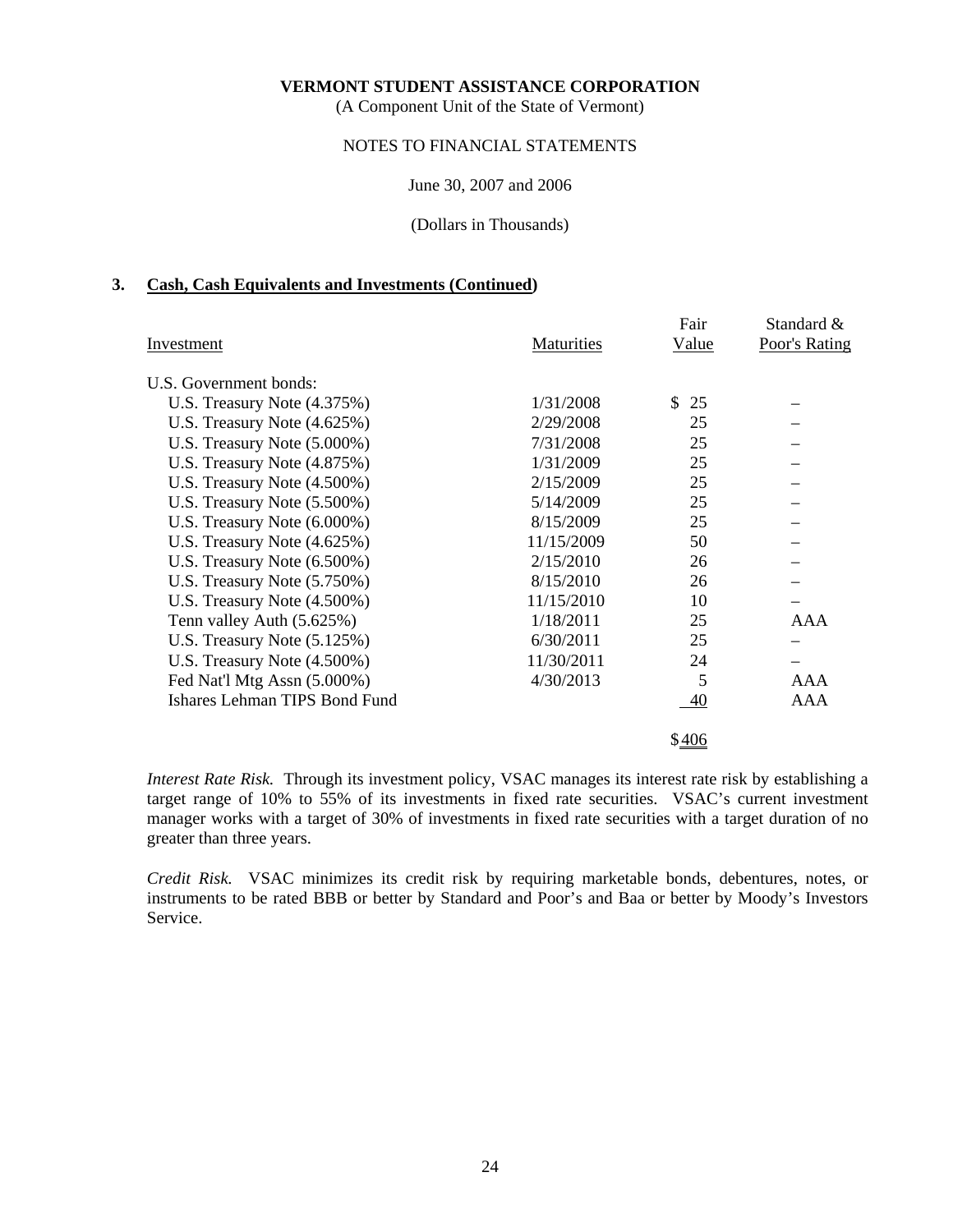(A Component Unit of the State of Vermont)

### NOTES TO FINANCIAL STATEMENTS

#### June 30, 2007 and 2006

(Dollars in Thousands)

### **3. Cash, Cash Equivalents and Investments (Continued)**

 *Concentration of Credit Risk*. VSAC places no limit on the amount of investments in any one issuer. However, VSAC's investment manager is currently instructed to invest approximately 70% of the total portfolio in equity issues, balanced between growth and value styles, biased toward large and mid-cap. As of June 30, 2007 and 2006, 12% and 14%, respectively, of VSAC's investments were invested in U.S. Treasuries. No other single issuer represented more than 5% of VSAC's investments at either June 30, 2007 or 2006.

*Custodial Credit Risk.* All of the investments are held by VSAC's agent in VSAC's name.

 A significant portion of cash and cash equivalents are limited to their use for the repayment of bond and note obligations, and to satisfy certain reserve requirements specified by the bond and note indentures.

### **4. Student Loans Receivable**

 At June 30, 2007, VSAC held student loans with interest rates ranging from 2.875% to 10.860%; the majority is insured by DE and the U.S. Department of Health and Human Services. There are certain student loans that are not guaranteed. Most of VSAC's borrowers are located in the New England states.

 Student loans are classified as being in "interim" status during the period from the date the loan is made until a student is out of school either for six or nine months. Subsequent to this period, student loans are classified as being in "repayment" status. "Deferral" status is a period during the life of the loan when repayment is suspended for authorized purposes.

Student loans receivable as of June 30, 2007 and 2006 are summarized as follows:

| 2007          | 2006           |
|---------------|----------------|
|               |                |
| 387,861<br>S. | 360,984<br>\$. |
| 310,029       | 283,972        |
| 1,170,425     | 1,011,222      |
| (25,987)      | (21,265)       |
| (5,587)       | (5,779)        |
| 3,713         |                |
| 1,840,454     | 1,629,134      |
| 1,714,194     | 1,511,836      |
| 126.260       |                |
|               |                |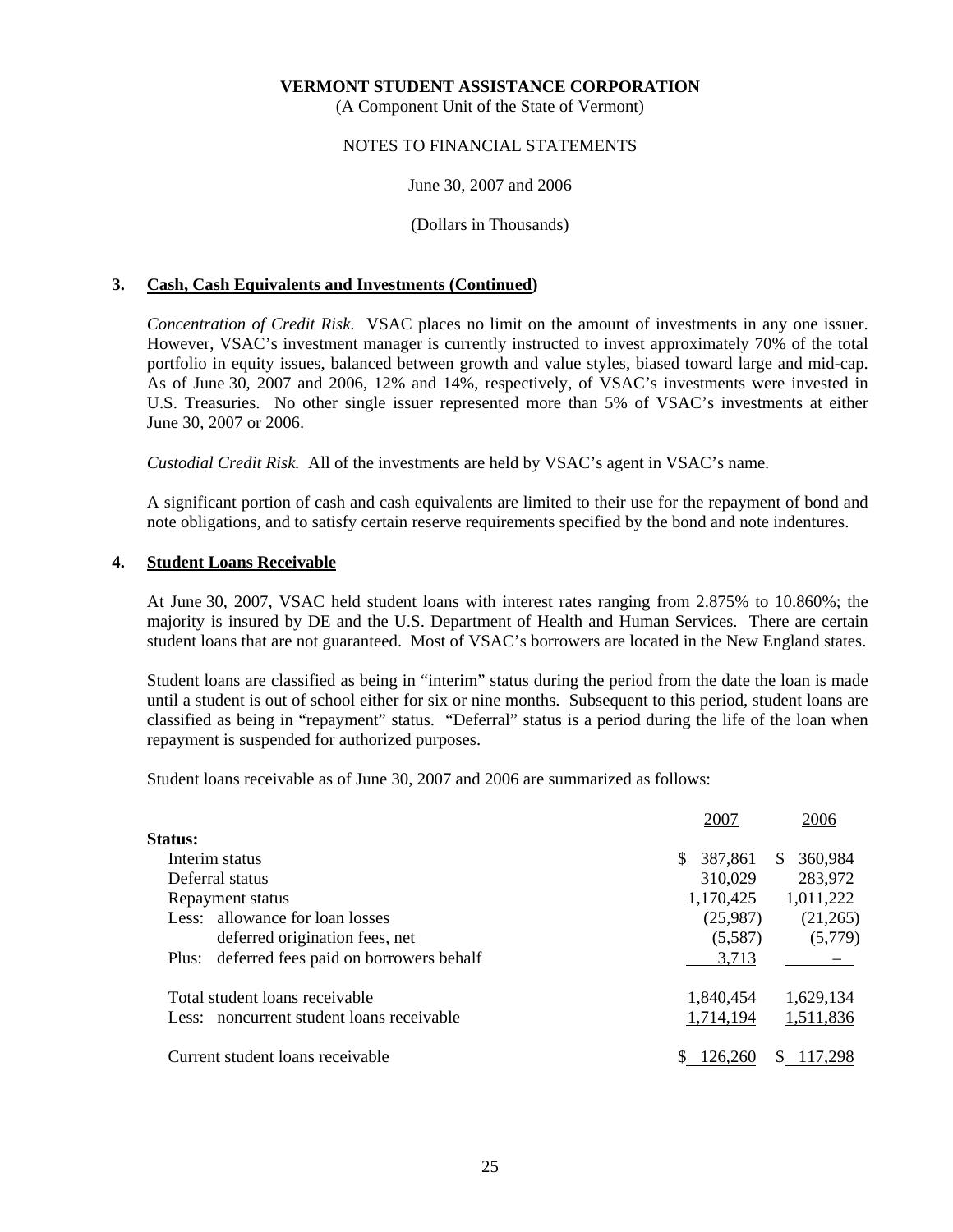(A Component Unit of the State of Vermont)

### NOTES TO FINANCIAL STATEMENTS

#### June 30, 2007 and 2006

### (Dollars in Thousands)

### **4. Student Loans Receivable (Continued)**

|                                              | 2007        | 2006        |
|----------------------------------------------|-------------|-------------|
| <b>Guarantee type:</b>                       |             |             |
| U.S. Department of Education                 | \$1,591,464 | \$1,422,102 |
| U.S. Department of Health and Human Services | 11,810      | 13,928      |
| Other – nonguaranteed                        | 265,041     | 220,148     |
| Less: allowance for loan losses              | (25,987)    | (21,265)    |
| deferred origination fees, net               | (5,587)     | (5,779)     |
| Plus: deferred fees paid on borrowers behalf | 3,713       |             |
| Total student loans receivable               | 1,840,454   | 1,629,134   |
| Less: noncurrent student loans receivable    | 1,714,194   | 1,511,836   |
| Current student loans receivable             | 126.260     |             |

 \$1,824,999 and \$1,614,303 of student loans were pledged to the repayment of bonds as of June 30, 2007 and 2006 respectively.

 Transactions in the allowance for loan losses for the years ended June 30, 2007 and 2006 were as follows:

|                                       | 2007     | 2006            |
|---------------------------------------|----------|-----------------|
| Balance July 1                        | \$21,265 | \$12,611        |
| Net loans charged off                 | (3,780)  | (2,001)         |
| Provision for losses on student loans | 8,502    | 10,655          |
| Balance June 30                       | \$25.987 | <u>\$21,265</u> |

 The Allowance for loan losses represents management's estimate of probable losses on student loans. Management uses the amounts of loans in the portfolio, loss rate, delinquencies, current economic conditions, and historical loss experience. Should any of these factors change significantly from those currently used by management, the estimate will change.

### **5. Net Assets Held for the U.S. Department of Education**

 Under the Higher Education Act Amendments of 1998, all assets related to the FFEL Program guaranty functions were transferred to the Federal Loan Reserve Fund on October 1, 1998. The Federal Loan Reserve Fund is administered by VSAC on behalf of DE and is the property of the Federal government. VSAC also established the Guarantee Agency Operating Fund on October 1, 1998, in accordance with the Higher Education Act Amendments of 1998. The Guarantee Agency Operating Fund, which is included within the Statements of Net Assets, is the property of VSAC and is used to account for the activities under the FFEL Program that fall outside of the Federal Loan Reserve Fund.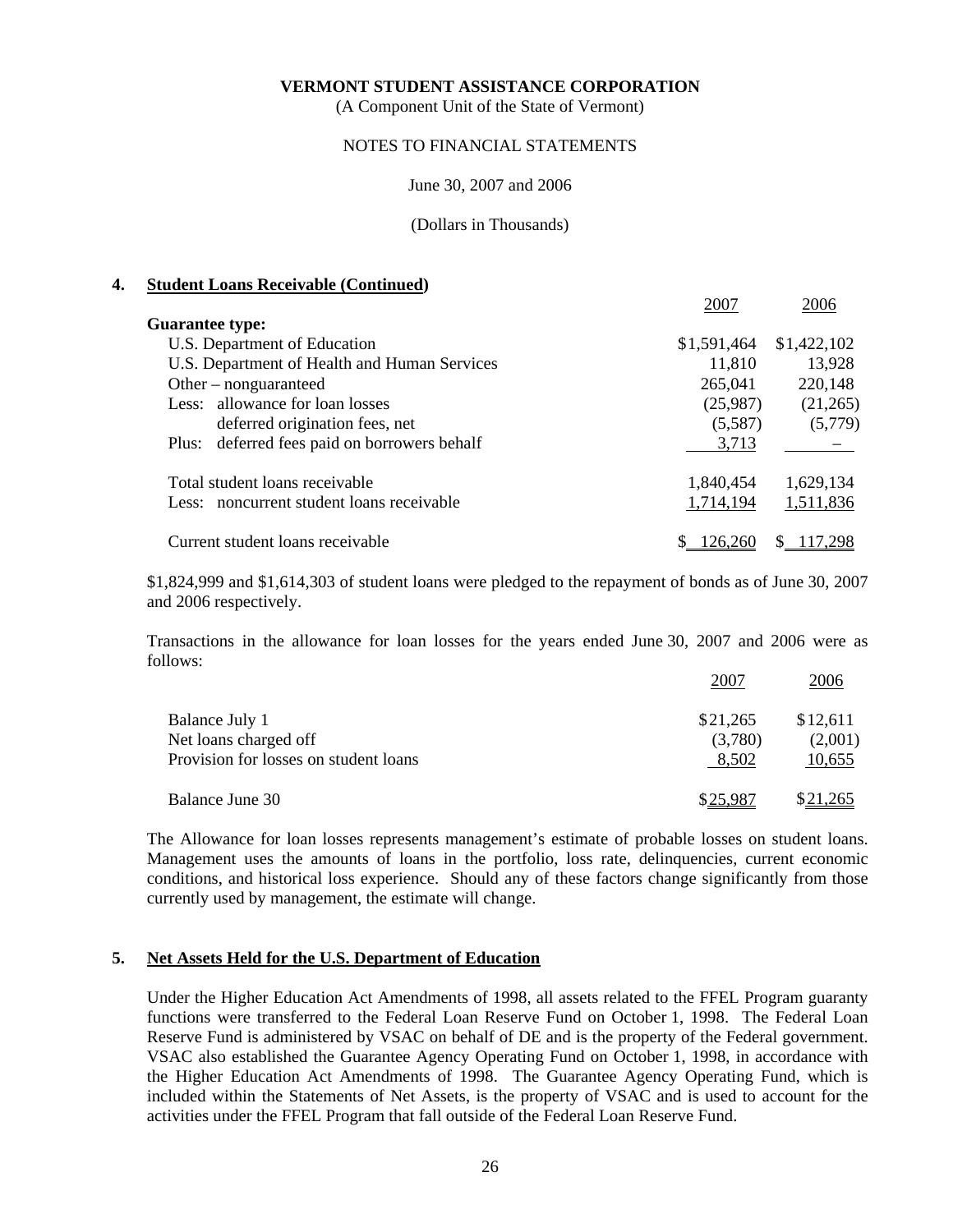(A Component Unit of the State of Vermont)

### NOTES TO FINANCIAL STATEMENTS

#### June 30, 2007 and 2006

(Dollars in Thousands)

### **5. Net Assets Held for the U.S. Department of Education (Continued)**

 Changes in Federal loan reserve funds held for DE for the years ended June 30, 2007 and 2006 were as follows:

|                                                       | 2007     | 2006     |
|-------------------------------------------------------|----------|----------|
| Additions:                                            |          |          |
| Reimbursement from DE on default loan purchases       | \$18,755 | \$17,780 |
| Default loan collections                              | 123      | 242      |
| Loan administrative fees                              | 2,445    | 2,231    |
| Investment income                                     | 511      | 360      |
| Other receipts                                        | 118      |          |
| Total additions                                       | 21,952   | 20,613   |
| Deductions:                                           |          |          |
| Purchases of defaulted loans from lenders             | 19,381   | 18,395   |
| Default aversion fee paid                             | 664      | 699      |
| Other disbursements                                   |          | 1,382    |
| <b>Total deductions</b>                               | 20,045   | 20,476   |
| Net increase in Federal loan reserve funds held       | 1,907    | 137      |
| Federal loan reserve funds held, at beginning of year | 9,516    | 9,379    |
| Federal loan reserve funds held, at end of year       | \$11,423 | \$9,516  |

 To provide security and liquidity against potential defaults, VSAC is required to maintain reserves as specified by Title 16, Vermont Statutes Annotated §2864, Section 422 of Act 20 United States Code 1072, and under various agreements with the bond liquidity and credit enhancement providers. The Higher Education Act Amendments of 1998 require VSAC to maintain reserves equal to .25% of student loans guaranteed. During 2007 and 2006, VSAC maintained sufficient reserves to fully comply with these requirements.

 Total outstanding loans issued under the FFEL Program were \$1,591,464 and \$1,422,101 at June 30, 2007 and 2006, respectively. Defaults on FFEL Program loan guarantees are paid by DE through the Federal Loan Reserve Fund.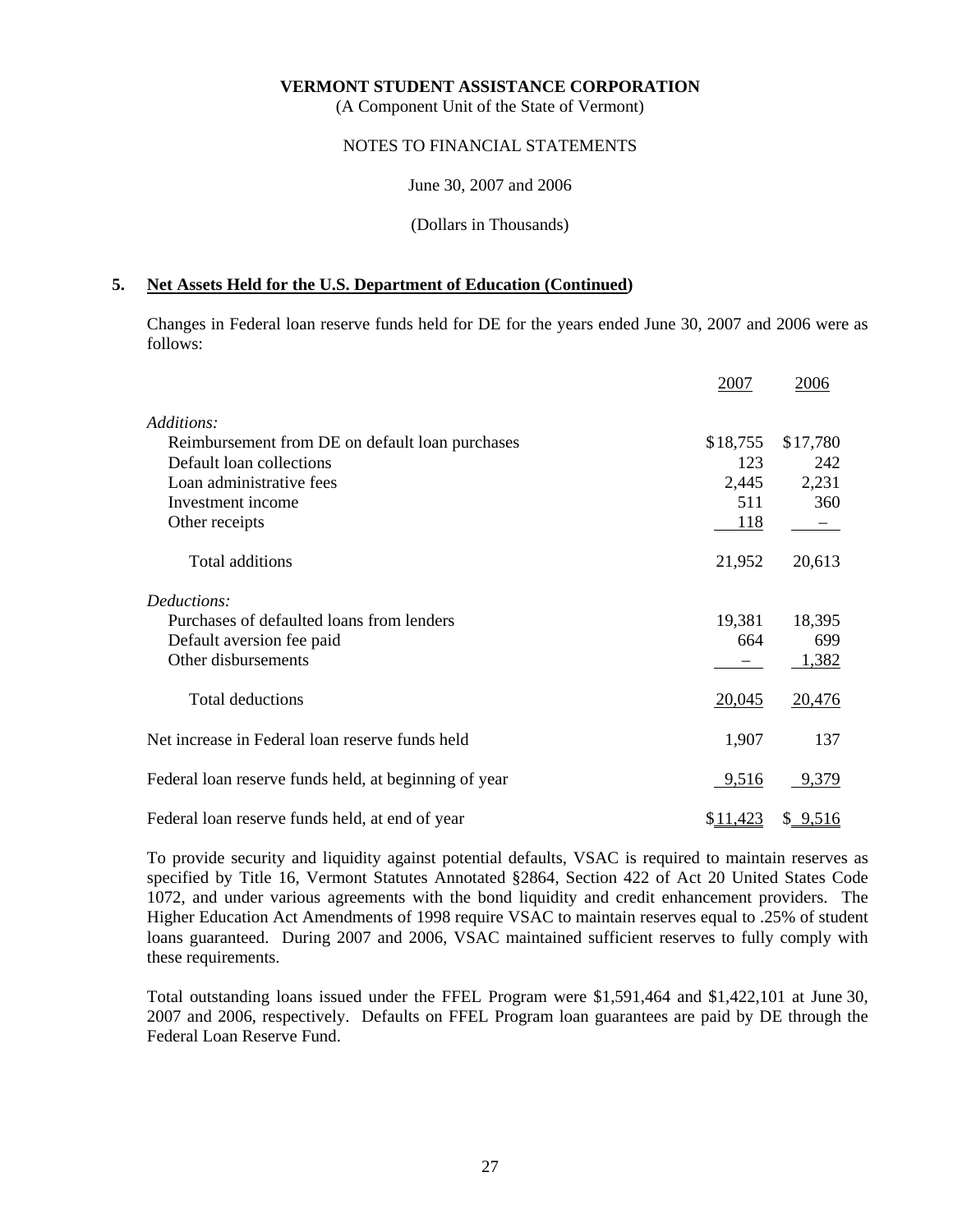(A Component Unit of the State of Vermont)

### NOTES TO FINANCIAL STATEMENTS

#### June 30, 2007 and 2006

#### (Dollars in Thousands)

### **6. Net Assets Held for the Vermont Higher Education Investment Plan (VHEIP)**

 VHEIP was established by the Vermont Legislature in April 1998. VHEIP encourages Vermont residents to save for college or other post-secondary education through tax favorable investments. The program has been designed to comply with the requirements for treatment as a "Qualified Tuition Program" under Section 529 of the Internal Revenue Code. There are three plans available: the Managed Allocation Option, the 100% Equity Option, and the Interest Income Option. The Managed Allocation Option and the 100% Equity Option are managed by TFI. TFI is part of TIAA-CREF, a New York-based financial services organization. Funds in the Managed Allocation Option are directed into special investment portfolios based on the age of the beneficiary. Funds in the 100% Equity Option are not age based and remain 100% in equity investments. Investments in the Managed Allocation and 100% Equity option are not guaranteed. The Interest Income Option is managed by VSAC. Funds in the Interest Income Option are invested in an interest-bearing note to VSAC, which is expected to return at least the 91-day U.S. Treasury Bill rate. VSAC uses the proceeds from the note to make federally guaranteed education loans.

 The changes in assets held on behalf of investors for the years ended June 30, 2007 and 2006 were as follows:

|                                                          | 2007     | 2006     |
|----------------------------------------------------------|----------|----------|
| Additions:                                               |          |          |
| Investment income                                        | \$2,023  | \$2,686  |
| Net realized and unrealized gains                        | 5,736    | 251      |
| Student loan interest income                             | 336      | 231      |
| Net participant subscriptions/redemptions                | 11,090   | 9,272    |
| Total additions                                          | 19,185   | 12,440   |
| Deductions:                                              |          |          |
| Operational expenses                                     | 51       | 39       |
| Total deductions                                         | 51       | 39       |
| Net increase in assets held on behalf of investors       | 19,134   | 12,401   |
| Assets held on behalf of investors, at beginning of year | 53,259   | 40,858   |
| Assets held on behalf of investors, at end of year       | \$72,393 | \$53,259 |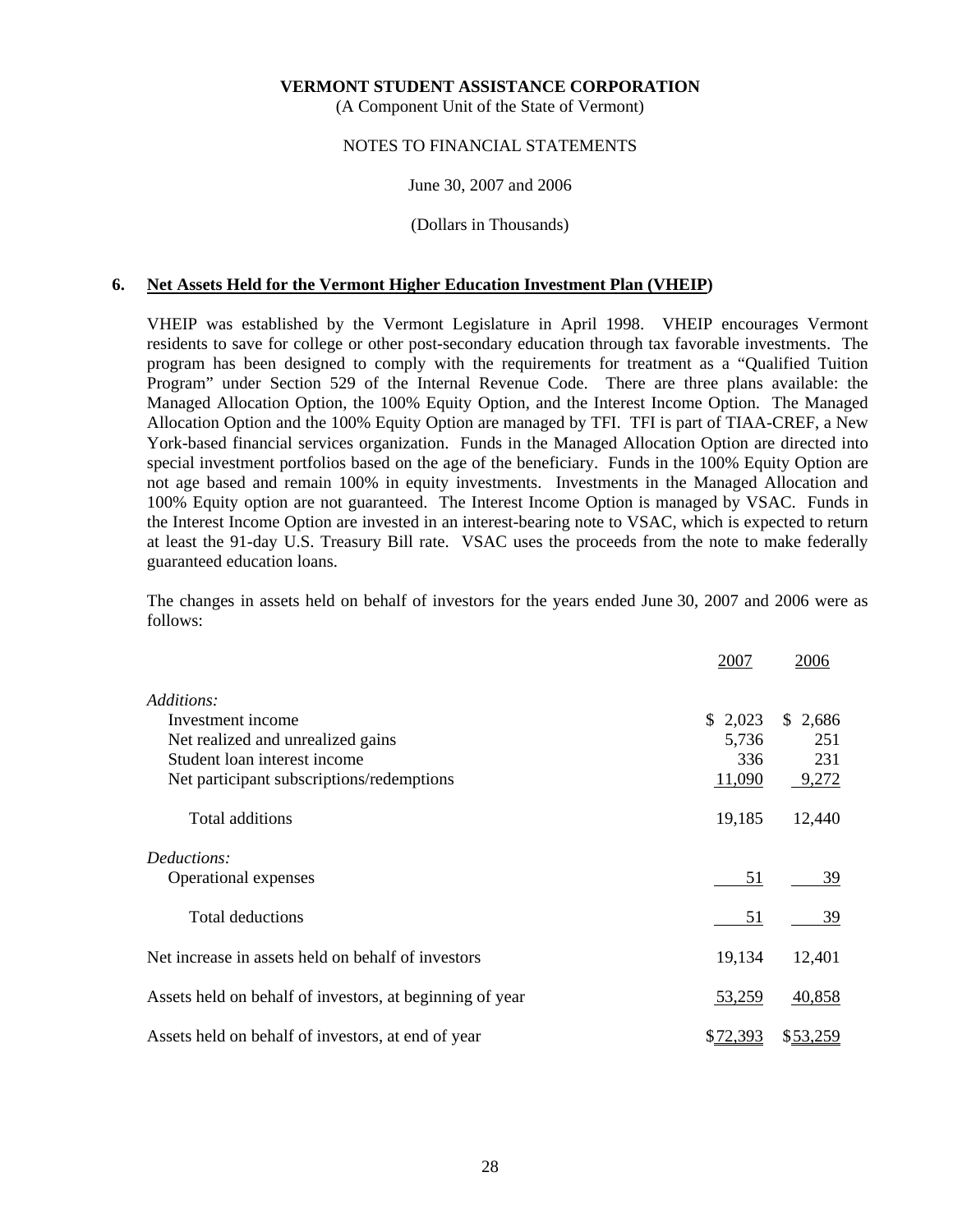(A Component Unit of the State of Vermont)

# NOTES TO FINANCIAL STATEMENTS

### June 30, 2007 and 2006

### (Dollars in Thousands)

# **7. Capital Assets**

A summary of capital assets activity for the years ended June 30, 2007 and 2006, were as follows:

|                                          |                | <b>Balance</b> |                    |                         | <b>Balance</b> | <b>Net</b> | Balance     |
|------------------------------------------|----------------|----------------|--------------------|-------------------------|----------------|------------|-------------|
|                                          | Estimated      | July $1,$      | Acqui-             | Dispo-                  | June $30$ ,    | Acqui-     | June 30,    |
|                                          | Lives          | 2005           | sitions            | sitions                 | 2006           | sitions    | 2007        |
| Land                                     |                | $$3,150$ \$    |                    | \$<br>$\qquad \qquad -$ | $$3,150$ \$    | $\equiv$   | 3,150<br>S. |
| Furniture and equipment                  | $3 - 5$ Years  | 5,066          | 2,496              | 189                     | 7,373          | 825        | 8,198       |
| Leasehold improvements                   | 5 Years        | 721            |                    | 721                     |                |            |             |
| Software                                 | $3 - 5$ Years  | 2,477          | 278                | 1,508                   | 1,247          | 57         | 1,304       |
| <b>Building</b>                          | $5 - 30$ Years | 11,072         | 5,581              |                         | 16,653         | (4)        | 16,649      |
|                                          |                | 22,486         | 8,355              | 2,418                   | 28,423         | 878        | 29,301      |
| Less accumulated depreciation            |                | 5,888          | 1,539              | 2,406                   | 5,021          | 1,652      | 6,673       |
| Capital assets, net                      |                |                | $$16,598$ \$ 6,816 | $\frac{12}{2}$          | \$23,402       | $$-(774)$  | 22,628      |
| Less bonds payable, net                  |                |                |                    |                         |                |            | 20,561      |
| Net investment in property and equipment |                |                |                    |                         |                |            | \$2,067     |

 Depreciation charged to operations for the years ended June 30, 2007 and 2006 was \$1,652 and \$1,539, respectively.

### **8. Bonds Payable**

VSAC has issued the following bonds payable at June 30, 2007 and 2006:

|                                                                                                                                                                                                                                                                              | 2007   | 2006   |
|------------------------------------------------------------------------------------------------------------------------------------------------------------------------------------------------------------------------------------------------------------------------------|--------|--------|
| 1985 Series A, dated December 27, 1985; comprised of floating rate<br>monthly demand bonds with the balance maturing in January 2008;<br>interest is payable monthly at variable rates which ranged from<br>3.61% to 3.91% during fiscal year 2007 (3.78% at June 30, 2007). | 40,900 | 40,900 |
| 1995 Series A, B, C and D, dated June 29, 1995; comprised of auction<br>rate bonds maturing December 2025; interest is reset every 35 days<br>and payable semi-annually at rates which ranged from 3.44% to                                                                  |        |        |
| 3.94% during fiscal year 2007 (3.87% to 3.94% at June 30, 2007).                                                                                                                                                                                                             | 96,000 | 96,000 |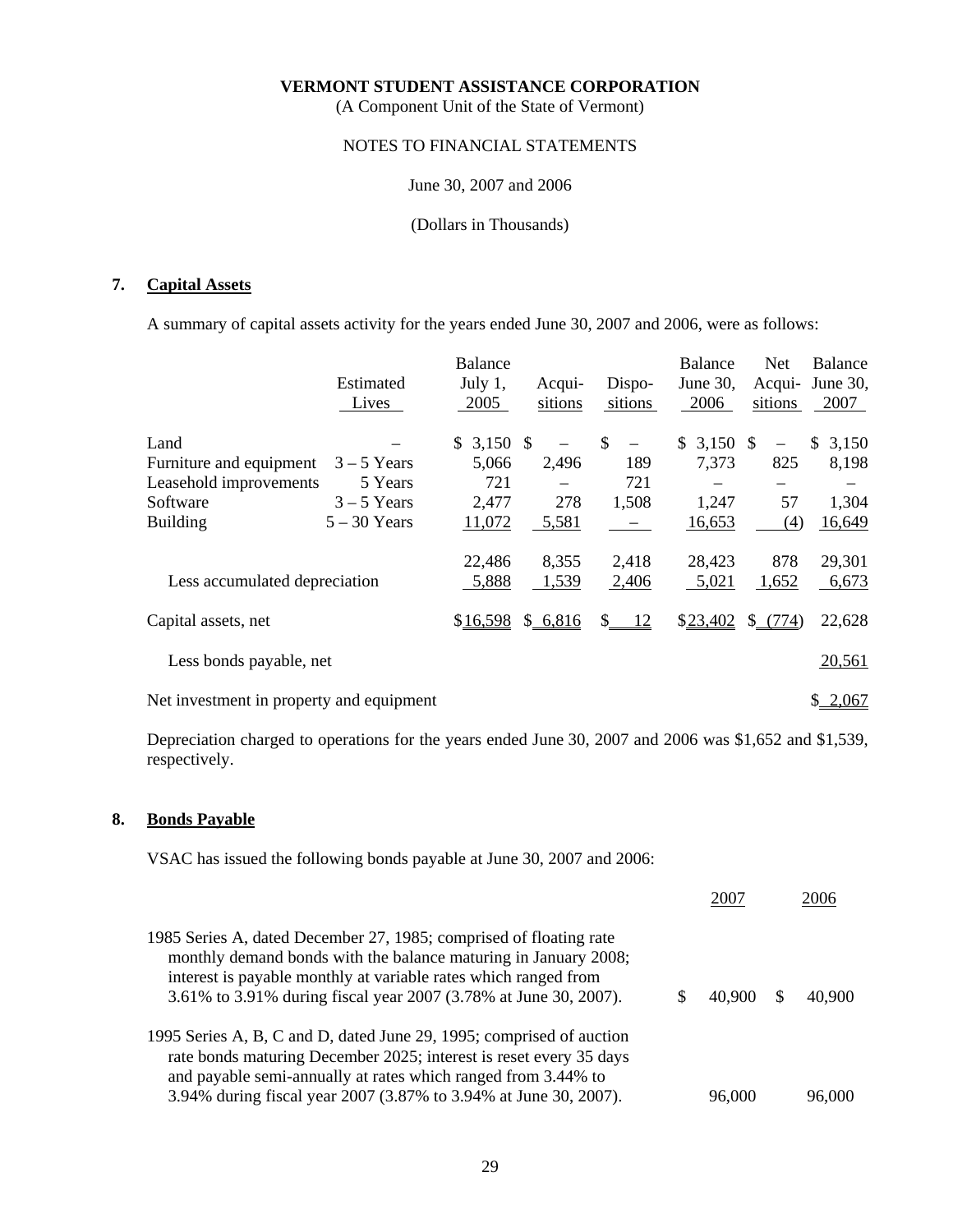(A Component Unit of the State of Vermont)

# NOTES TO FINANCIAL STATEMENTS

# June 30, 2007 and 2006

# (Dollars in Thousands)

# **8. Bonds Payable (Continued)**

|                                                                                                                                                                                                                                                                                                                                           | 2007          | 2006          |
|-------------------------------------------------------------------------------------------------------------------------------------------------------------------------------------------------------------------------------------------------------------------------------------------------------------------------------------------|---------------|---------------|
| 1996 Series F, G, H and I, dated May 29, 1996; comprised of auction<br>rate bonds maturing December 2036; interest is reset every 35 days<br>and payable semi-annually at rates which ranged from 3.6% to<br>3.94% during fiscal year 2007 (3.84% to 3.94% at June 30, 2007).                                                             | 100,000<br>S. | 100,000<br>S. |
| 1998 Series K-O, dated June 24, 1998; comprised of auction rate<br>bonds maturing December 2032; interest is reset every 35 days<br>and payable semi-annually at rates which ranged from 3.55% to<br>3.99% during fiscal year 2007 (3.87% to 3.95% at June 30, 2007).                                                                     | 165,000       | 165,000       |
| 2000 Series R, S, T and U, dated May 31, 2000; comprised of auction<br>rate bonds maturing December 2034. Interest is reset every 35 days<br>and payable semi-annually at rates which ranged from 3.55% to<br>3.92% during fiscal year 2007 (3.83% to 3.92% at June 30, 2007).                                                            | 172,550       | 172,550       |
| 2001 Series V, W and Z dated June 27, 2001; comprised of auction<br>rate bonds maturing December 2035. Interest is reset every 35<br>days for Series V and W, and every 7 days for Series Z. Interest<br>is payable semi-annually at rates which ranged from 3.45% to<br>3.95% during fiscal year 2007 (3.75% to 3.95% at June 30, 2007). | 84,750        | 84,750        |
| 2001 Series X, Y and AA dated June 27, 2001; comprised of auction<br>rate bonds maturing December 2036; interest is reset, and payable,<br>every 28 days for Series X and Y, and every 7 days for Series AA.<br>Interest rates ranged from 4.95% to 5.37% during fiscal year 2007<br>(5.25% to 5.32% at June 30, 2007).                   | 80,000        | 80,000        |
| 2002 Series BB, CC and DD dated October 8, 2002; comprised of<br>auction rate bonds maturing December 2036. Interest is reset<br>every 35 days and payable semi-annually at rates which ranged<br>from 3.6% to 4.0% during fiscal year 2007 (3.90% to 4.00%<br>at June 30, 2007).                                                         | 112,500       | 112,500       |
| 2003 Series FF, GG, HH and LL dated May 30, 2003; comprised of<br>auction rate bonds with maturity dates ranging from June 2009<br>through December 2015; interest is reset every 35 days and<br>payable semi-annually at rates which ranged from 3.07% to 3.92%                                                                          |               |               |
| during fiscal year 2007 (3.86% to 3.92% at June 30, 2007).                                                                                                                                                                                                                                                                                | 165,900       | 165,900       |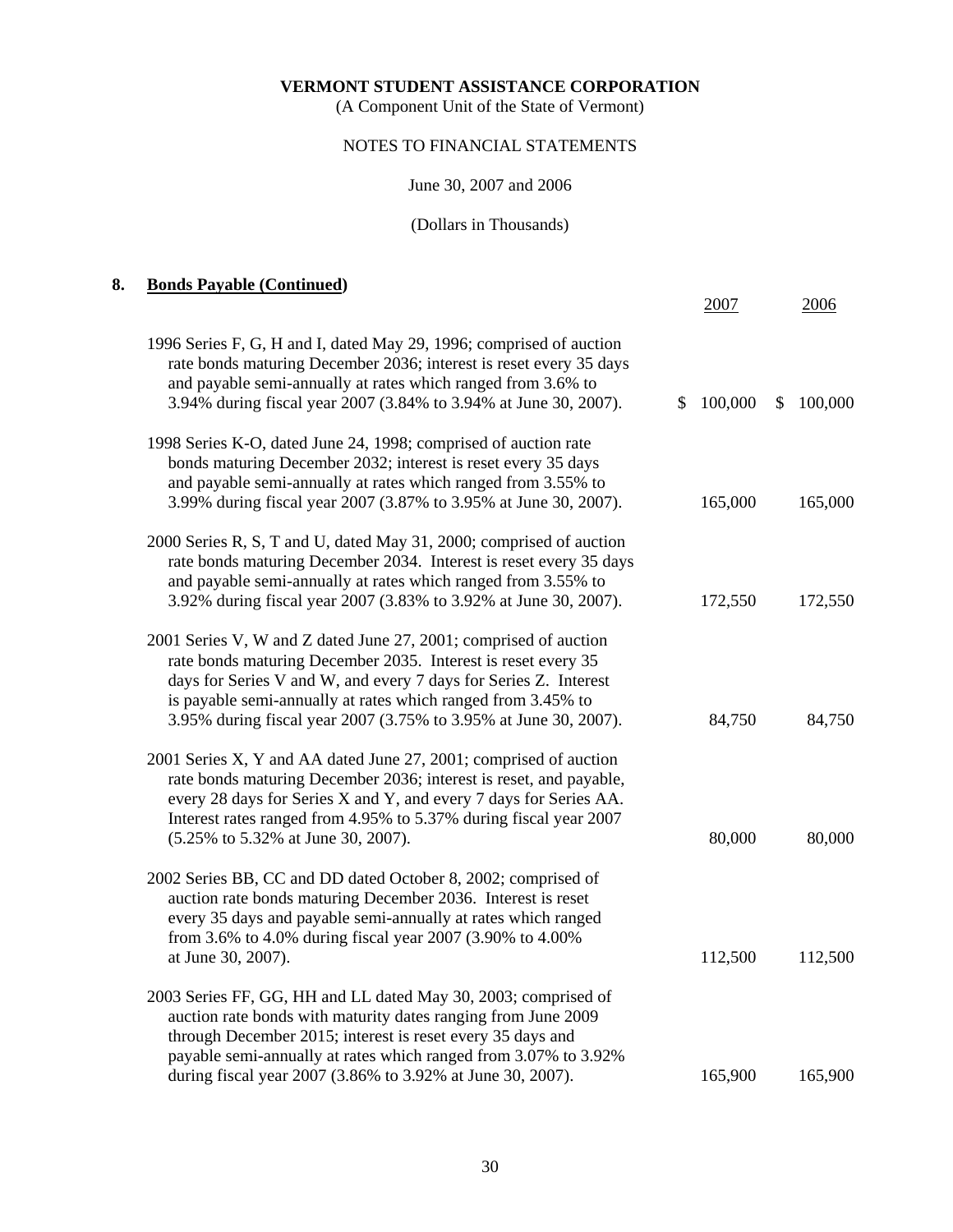(A Component Unit of the State of Vermont)

### NOTES TO FINANCIAL STATEMENTS

June 30, 2007 and 2006

# (Dollars in Thousands)

# **8. Bonds Payable (Continued)**

|                                                                                                                                                                                                                                                                              | 2007          | 2006                     |
|------------------------------------------------------------------------------------------------------------------------------------------------------------------------------------------------------------------------------------------------------------------------------|---------------|--------------------------|
| 2003 Series II, JJ and KK dated May 30, 2003; comprised of auction<br>rate bonds maturing December 2037; interest is reset every 35 days<br>and payable semi-annually at rates which ranged from 3.62% to<br>4.0% during fiscal year 2007 (3.87% to 4.00% at June 30, 2007). | 150,000<br>S. | $\mathcal{S}$<br>150,000 |
| 2004 Series MM dated June 3, 2004; comprised of auction rate<br>bonds maturing December 2038; interest is reset every 35 days<br>and payable semi-annually at rates which ranged from 3.63% to<br>3.86% during fiscal year 2007 (3.86% at June 30, 2007).                    | 74,700        | 74,700                   |
| 2004 Series NN and PP dated June 3, 2004; comprised of auction<br>rate bonds maturing December 2038; interest is reset every 35 days<br>and payable semi-annually at rates which ranged from 3.65% to<br>3.95% during fiscal year 2007 (3.88% and 3.93% at June 30, 2007).   | 134,500       | 134,500                  |
| 2004 Series OO dated June 3, 2004; comprised of auction<br>rate bonds maturing December 2038; interest is reset and payable<br>every 28 days at rates which ranged from 5.29% to 5.37%<br>during fiscal year 2007 (5.32% at June 30, 2007).                                  | 65,800        | 65,800                   |
| 2005 Series QQ dated June 21, 2005; comprised of floating rate<br>weekly demand bonds maturing December 2039; interest is reset<br>every 7 days and payable semi-annually at rates which ranged from<br>3.4% to 3.99% during fiscal year 2007 (3.8% at June 30, 2007).       | 120,385       | 120,385                  |
| 2005 Series RR/SS dated June 21, 2005; comprised of auction<br>rate bonds maturing December 2039; interest is reset and payable<br>every 28 days at rates which ranged from 5.2% to 5.34%<br>during fiscal year 2007 (5.29% and 5.3% at June 30, 2007).                      | 119,600       | 119,600                  |
| 2006 Series TT-VV dated July 12, 2006; comprised of auction rate<br>bonds maturing December 2040; interest is reset every 35 days<br>for the Series TT and UU and every 7 days for the Series VV.<br>Interest is payable semi-annually at rates which ranged from 3.45%      |               |                          |
| to 3.98% during fiscal year 2007 (3.85% to 3.98% at June 30, 2007).                                                                                                                                                                                                          | 175,250       |                          |
| 2007 Series WW/XX dated June 19, 2007; comprised of auction rate<br>bonds maturing December 2041; interest is reset every 35 days                                                                                                                                            |               |                          |
| and payable semi-annually with initial interest rates of 3.93%.                                                                                                                                                                                                              | 138,900       |                          |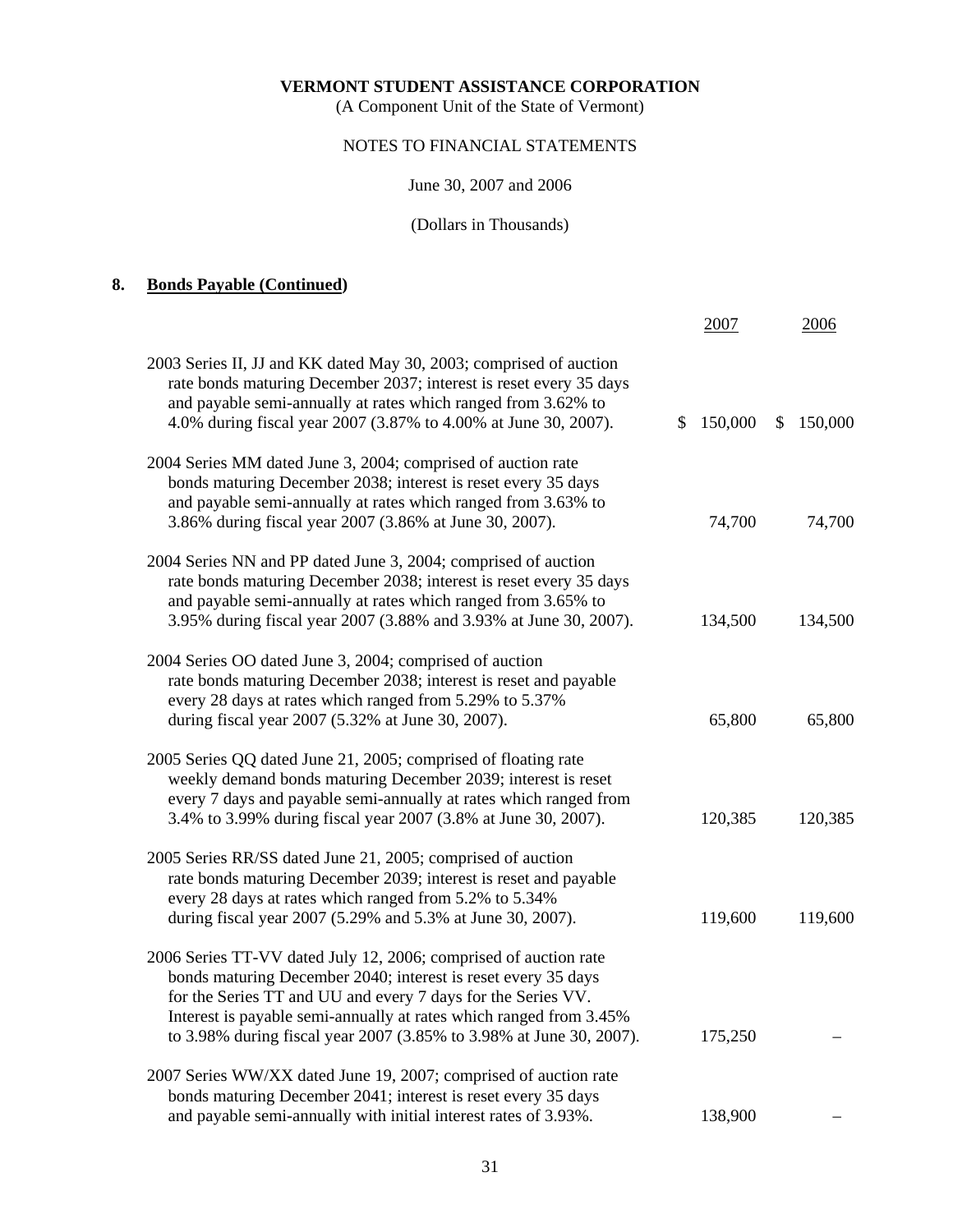(A Component Unit of the State of Vermont)

### NOTES TO FINANCIAL STATEMENTS

#### June 30, 2007 and 2006

#### (Dollars in Thousands)

### **8. Bonds Payable (Continued)**

|                                                                                                                                                                                   | 2007           | 2006             |
|-----------------------------------------------------------------------------------------------------------------------------------------------------------------------------------|----------------|------------------|
| 2003 General Obligation bond dated December 9, 2003, with a final<br>maturity date of March 1, 2034, interest rates are fixed ranging<br>from 2.0% to 5.0% payable semi-annually. | \$.<br>20,695  | 21,430<br>S.     |
| Total bonds payable                                                                                                                                                               | 2,017,430      | 1,704,015        |
| Bond discount, net<br>Deferred loss on refunding, net                                                                                                                             | (134)<br>(976) | (138)<br>(1,172) |
| Total bonds payable                                                                                                                                                               | 2,016,320      | 1,702,705        |
| Less current portion of bonds payable                                                                                                                                             | 41,655         | 735              |
| Noncurrent portion bonds payable                                                                                                                                                  | \$1,974,665    | \$1,701,970      |

 All bonds, except the 2003 General Obligation bonds, are limited obligations of VSAC and are secured, as provided in the underlying bond resolutions, by an assignment and pledge to the Trustee of all VSAC's rights, title and interest in student loans and revenues derived thereon and the guarantee thereof, including the insurance of certain student loans by DE. In addition, a significant portion of cash and cash equivalents (including debt service reserve accounts which may be used to replenish any deficiency in funds required to pay principal and interest due on the bonds) are held in trust to secure the bonds, except the 2003 General Obligation bonds.

 The 1985 Series A bonds are secured for credit-worthiness and liquidity by an irrevocable letter of credit issued by State Street Bank. The 1995 Series A-D, 1996 Series F-I, 1998 Series K-N, 2000 Series R-U, 2001 Series V-AA, 2002 Series BB-DD, 2003 Series FF-LL, 2004 Series MM-PP, 2005 Series QQ-SS, 2006 TT-VV, and the 2007 WW/XX bonds are secured for credit-worthiness by AMBAC Assurance Corporation. The 2003 General Obligation bonds and the 1998 Series O bonds payable have no credit support. The 2005 Series QQ bonds also have liquidity support by a Standby Bond Purchase Agreement issued by the Bank of New York.

 All bonds, except the 2003 General Obligation bonds, are subject to redemption prior to maturity at the principal amounts outstanding plus accrued interest at date of redemption. At June 30, 2007, all bonds authorized under the underlying bond resolutions have been issued, except \$91,100 of bonds that are expected to be issued in December 2007.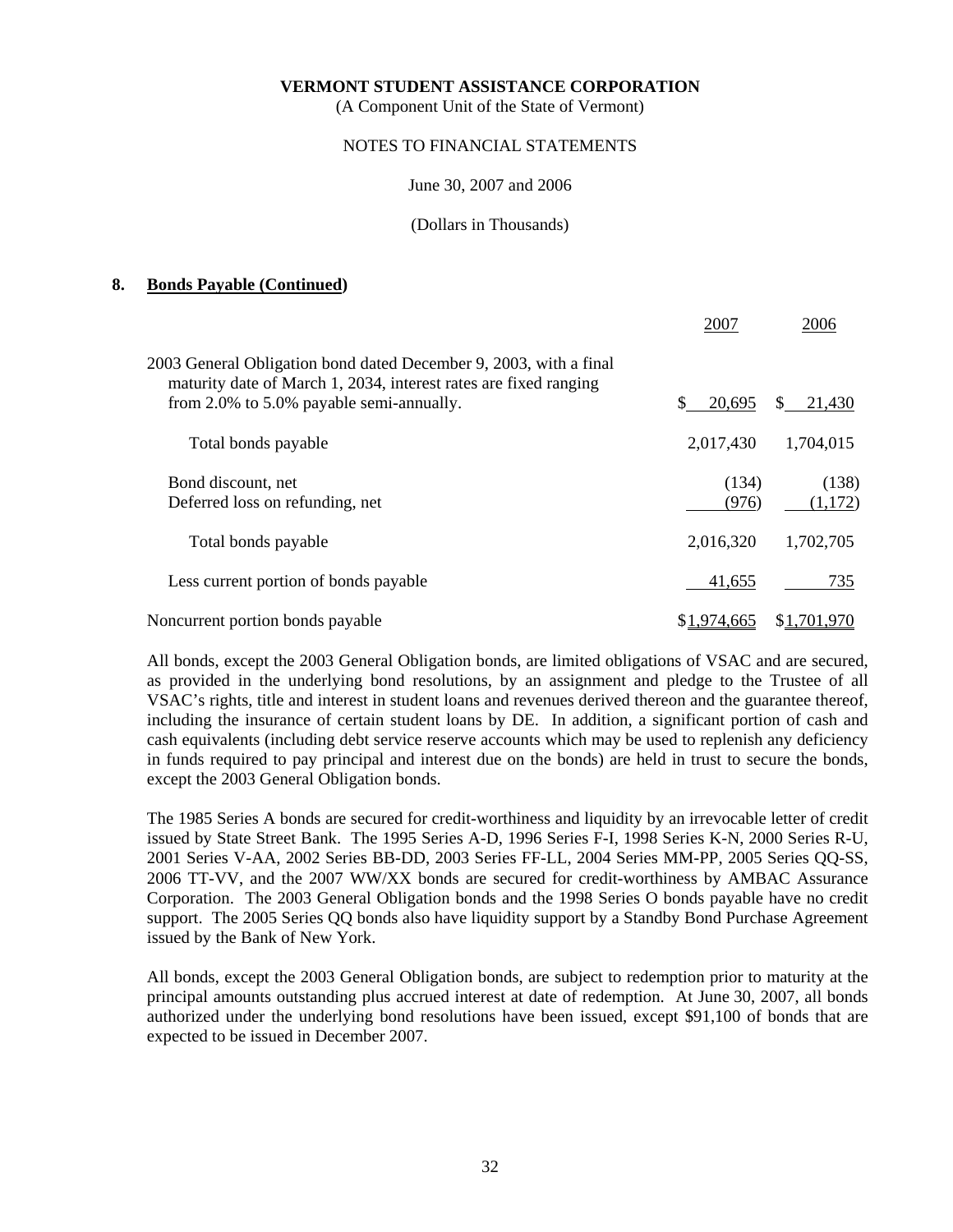(A Component Unit of the State of Vermont)

### NOTES TO FINANCIAL STATEMENTS

#### June 30, 2007 and 2006

#### (Dollars in Thousands)

### **8. Bonds Payable (Continued)**

 Proceeds from issuance of the bonds payable, except the 2003 General Obligation bonds, and all revenues thereon are held in trust and are restricted as follows: to repurchase bonds; finance student loans; pay interest on the bonds; maintain required reserves; and pay reasonable and necessary program expenses.

 The 2003 General Obligation bonds are payable from available revenues of VSAC. The bonds were issued for the purpose of financing the acquisition of land, construction, renovation, and equipment outfitting of a new corporate headquarters for VSAC.

 The debt service requirements, which are based on the interest rates at June 30, 2007 through 2011 and in five-year increments thereafter to maturity for VSAC, are as follows:

| Fiscal Year June 30, | Principal    | Interest      | Total                    |
|----------------------|--------------|---------------|--------------------------|
| <b>FY08</b>          | \$<br>41,655 | 82,889<br>\$. | 124,544<br><sup>\$</sup> |
| <b>FY09</b>          | 1,670        | 82,102        | 83,772                   |
| FY10                 | 795          | 82,045        | 82,840                   |
| FY11                 | 820          | 82,020        | 82,840                   |
| <b>FY12</b>          | 42,355       | 81,912        | 124,267                  |
| $FY13 - 17$          | 127,980      | 388,950       | 516,930                  |
| $FY18-22$            | 3,815        | 376,080       | 379,895                  |
| $FY23 - 27$          | 100,865      | 369,298       | 470,163                  |
| $FY28 - 32$          | 3,540        | 354,956       | 358,496                  |
| $FY33 - 37$          | 714,800      | 294,126       | 1,008,926                |
| $FY38 - 42$          | 979,135      | 95,311        | 1,074,446                |
| Total                | \$2,017,430  | \$2,289,689   | \$4,307,119              |

The actual maturities and interest may differ due to changes in interest rates or other factors.

The following summarizes the debt activity for VSAC for the years ended June 30, 2007 and 2006:

|                              | 2007                      | 2006        |
|------------------------------|---------------------------|-------------|
| Balance at beginning of year | $$1,702,705$ $$1,760,179$ |             |
| Issuance                     | 314,150                   |             |
| Redemptions and refundings   | (735)                     | (57, 675)   |
| Accretion of discount        | 200                       | 201         |
| Balance at end of year       | \$2,016,320               | \$1,702,705 |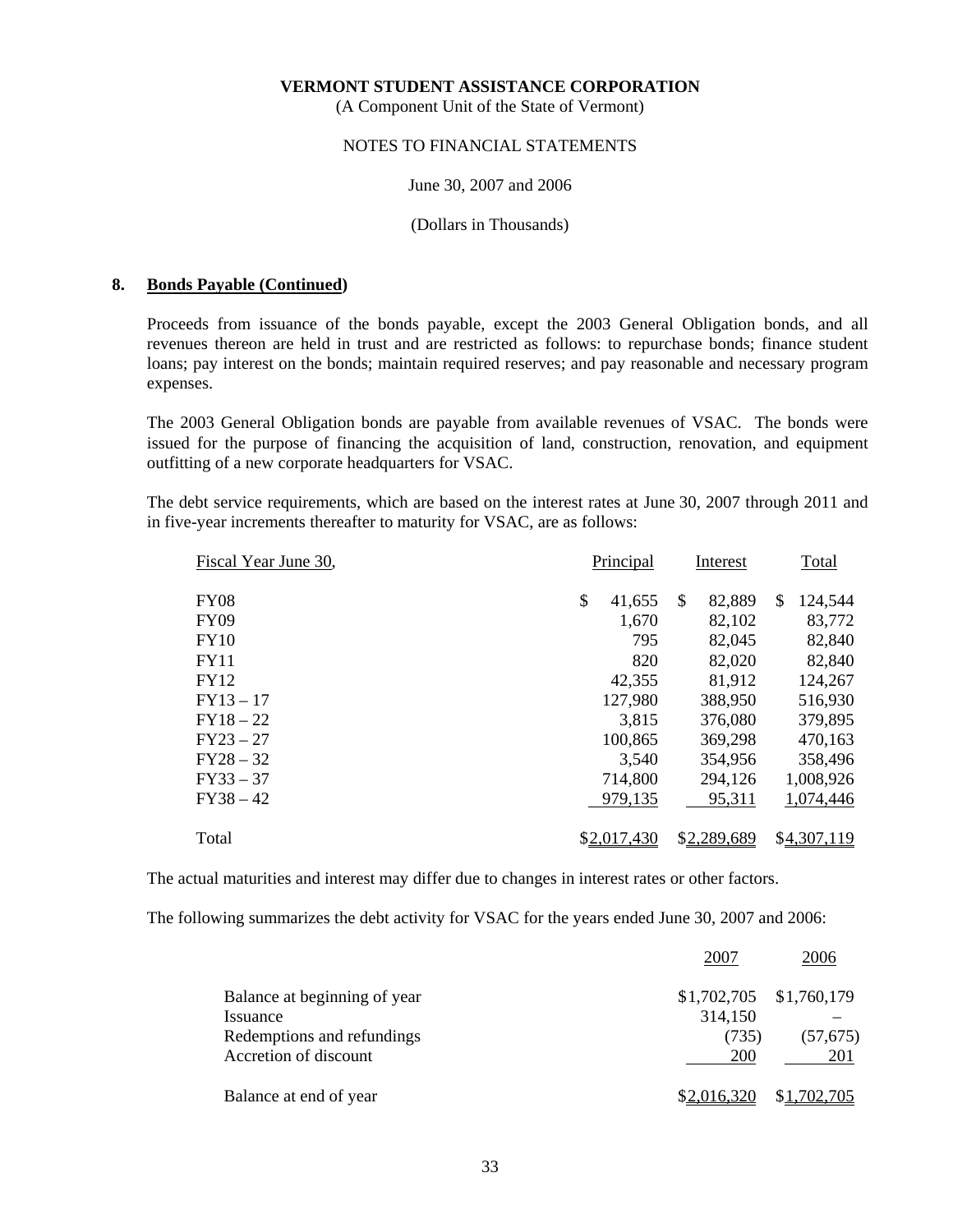(A Component Unit of the State of Vermont)

### NOTES TO FINANCIAL STATEMENTS

June 30, 2007 and 2006

(Dollars in Thousands)

### **9. U.S. Treasury Rebates Payable**

 The bonds issued by VSAC are subject to Internal Revenue Service regulations which limit the amount of income which may be earned on certain cash equivalents, investments and student loans acquired with bond proceeds. Any excess earnings are to be refunded to the U.S. Treasury. VSAC has estimated that there is an arbitrage liability at June 30, 2007 and 2006 of \$32,254 and \$23,525, respectively. VSAC has estimated the current portion to be \$547 and \$233 at June 30, 2007 and 2006, respectively. VSAC refunded the U.S. Treasury \$233 and \$1,112 in excess earnings in 2007 and 2006, respectively.

### **10. Student Loan Interest and Special Allowance Revenues**

 DE makes quarterly interest subsidy payments on behalf of certain qualified students until the student is required under the provisions of the Act to begin repayment. Repayment on Stafford Student Loans normally begins within six months after students complete their course of study, leave school or cease to carry at least one-half the normal full-time academic load as determined by the educational institution. Repayment of PLUS, SLS and Consolidation loans normally begins within sixty days from the date of loan disbursement unless a deferment of payments has been granted. In these cases, full repayment of principal and interest would resume at the expiration of the deferment. Interest accrues during this deferment period. HEAL loans enter repayment status nine months after the expiration date of an interim period.

DE provides a special allowance to lenders participating in the Stafford, PLUS, SLS and Consolidation student loan programs. Special allowance is paid based on a rate that is established quarterly. For loans first disbursed before January 1, 2000, the rate is based on the average rate established in the auction of the thirteen-week U.S. Treasury bills, plus a pre-determined factor, less the interest rate on the loan. For loans first disbursed on or after January 1, 2000, financed with obligations issued after October 1, 1993, the rate is based on the average rate established in the auction of three-month Financial Commercial Paper, plus a pre-determined factor, less the interest rate on the loan. Certain loans made or purchased prior to February 8, 2006 with funds obtained through the issuance of tax-exempt obligations issued before October 1, 1993, are eligible for one-half of the special allowance rate, subject to a minimum return of 9.5%. Loans made or purchased with tax exempt obligations issued before October 1, 1993 on or after February 8, 2006 are eligible for full special allowance and are not subject to a minimum return. Loans made or purchased with funds obtained through the issuance of tax-exempt obligations originally issued after October 1, 1993, are eligible for full special allowance and are not subject to a minimum return.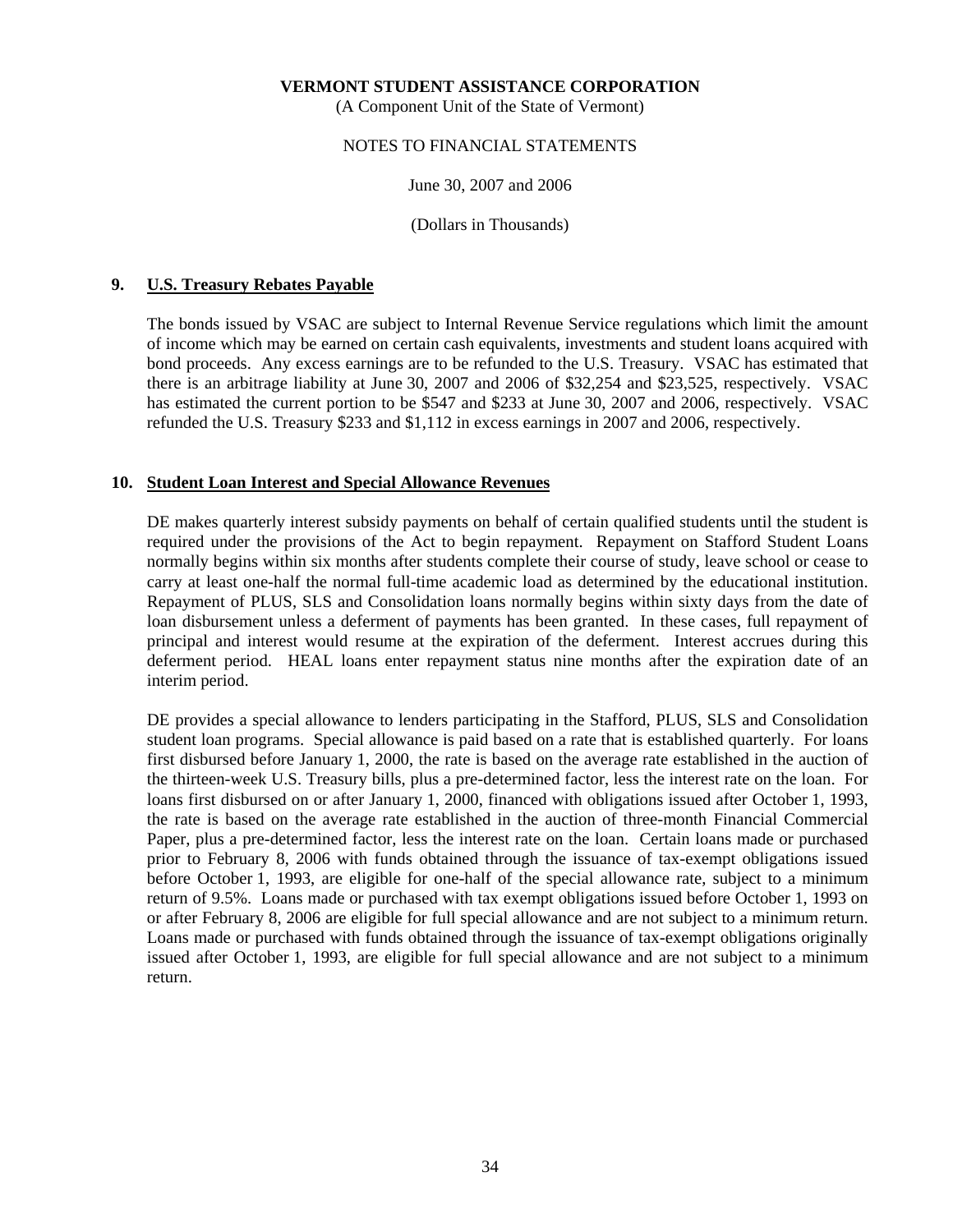(A Component Unit of the State of Vermont)

### NOTES TO FINANCIAL STATEMENTS

### June 30, 2007 and 2006

(Dollars in Thousands)

### **11. Endowment Funds**

 Donors have established a number of endowment funds through the Vermont Student Development Fund, Inc. All endowment funds are restricted to provide scholarship funds to Vermont students. All endowment funds are guided by specific agreements and instructions from donors regarding the uses of earnings and appreciation on invested funds.

 In 1998, the Vermont General Assembly enacted a version of the Uniform Prudent Investor Act. The Act does not address in any explicit or clear manner a trustee's ability to spend net appreciation of donor-restricted endowments. The VSAC Board of Directors has established a policy, and most endowment agreements specify gains and appreciation on these funds be treated with a total return approach. In this approach, the amount of funds that may be expended from an endowment is based on a percentage of the fund's total value, and may come from the total return on the fund, including interest and dividend earnings, appreciation or original gift value. Total investment return in excess of the established spending rate is considered to be nonexpendable in future periods. The spending rate may be adjusted by the Board of Directors at their discretion.

 At June 30, 2007 and 2006, the total net assets related to endowment funds were \$3,152 and \$1,564, respectively. Expendable restricted net assets totaled \$240 and \$66, respectively. The remaining \$2,912 and \$1,498, respectively, of net assets related to endowment funds were nonexpendable.

### **12. Restricted Net Assets**

 Restrictions on net assets are the result of bond resolutions, state statutes, various federal regulations and program agreements, and donor restrictions. Bond resolutions restrict net assets to the origination of student loans and payment of debt service on bonds and notes payable. State statutes and federal regulations and program agreements restrict various net assets to use for specific grant, scholarship and educational activities. Donors have restricted a number of endowment funds for scholarship awards. Restricted net assets as of June 30, 2007 and 2006 are as follows:

|                                                   | 2007     | 2006     |
|---------------------------------------------------|----------|----------|
| Restricted by bond resolutions                    | \$80,176 | \$66,576 |
| Restricted for grants and scholarships            | 1,509    | 811      |
| Donor restricted for scholarships                 | 3,152    | 1,564    |
| Restricted appropriation for educational programs | 744      | 1,000    |
| Total restricted net assets                       | \$85,581 | \$69.951 |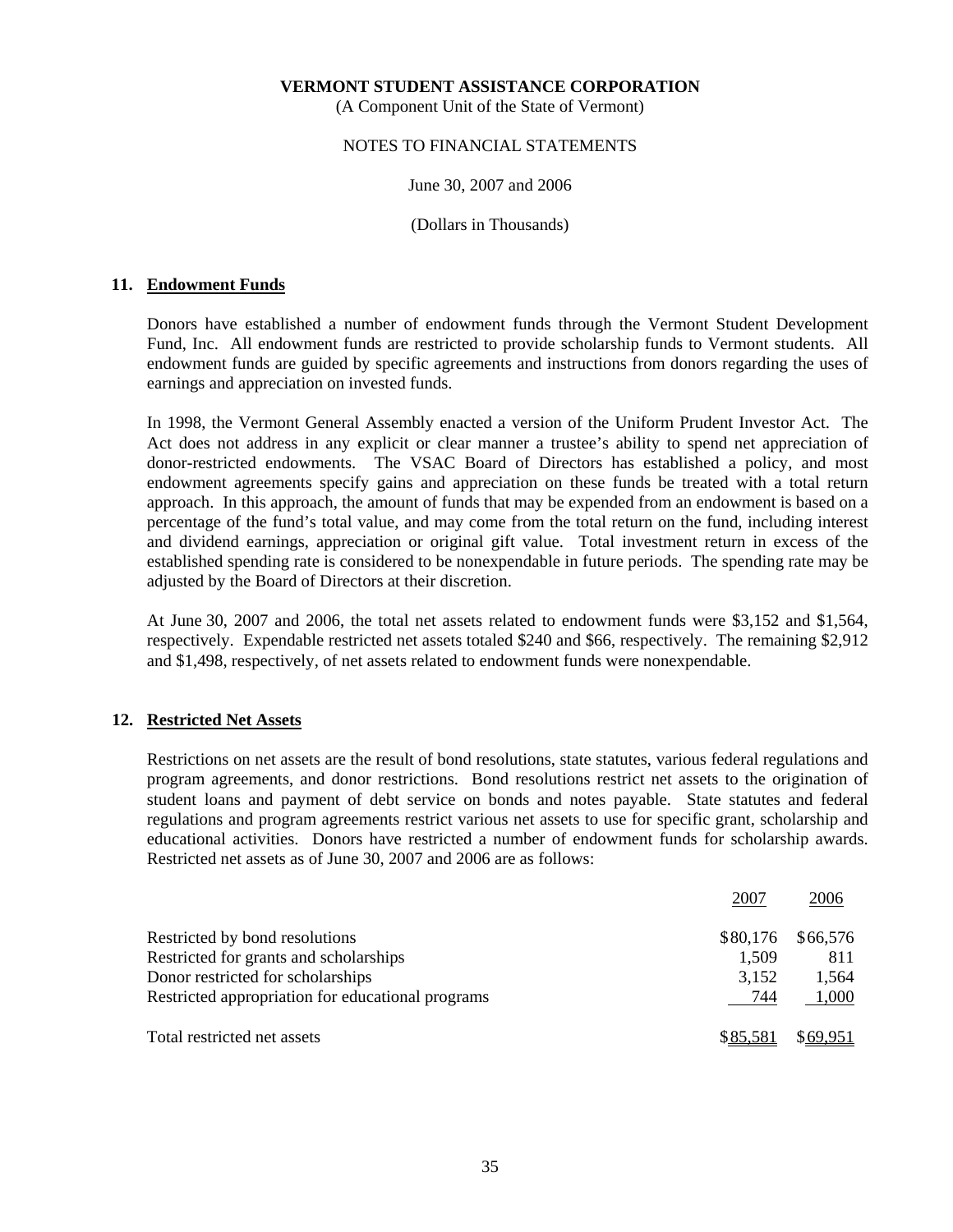(A Component Unit of the State of Vermont)

### NOTES TO FINANCIAL STATEMENTS

#### June 30, 2007 and 2006

(Dollars in Thousands)

### **13. Retirement Benefits**

 Full-time employees of VSAC that meet specific eligibility requirements are participants in a retirement annuity plan. This plan is a multi-employer defined contribution plan sponsored by Teachers Insurance and Annuity Association and College Retirement Equities Fund (TIAA-CREF). The payroll for employees covered under the plan for the fiscal year ended June 30, 2007 and 2006 amounted to \$16,428 and \$16,753, respectively; VSAC's total payroll was \$17,343 and \$16,464, respectively. Total contributions by VSAC amounted to \$1,643 and \$1,675 in 2007 and 2006, respectively, which represented 10% of the covered payroll.

### **14. Contingencies**

 VSAC participates in various federally funded programs. These programs are subject to financial and compliance audits and resolution of identified questioned costs. The amount, if any, of expenditures which may be disallowed by the granting agency cannot be determined at this time.

 VSAC is exposed to various risks of loss related to torts; theft of, damage to and destruction of assets; errors and omissions; injuries to employees; and natural disasters. VSAC manages these risks through a combination of commercial insurance packages purchased in the name of VSAC, and through self insurance programs for medical and dental claims. With respect to its commercial insurance packages, VSAC has not experienced or settled claims resulting from these risks which have exceeded its commercial insurance coverage. In addition, VSAC has purchased stop-loss insurance for its selfinsurance programs and has transferred the risk of loss to the commercial insurance carrier.

 A summary of the reserve for self-insured medical and dental liabilities included in accounts payable and other liabilities on the statement of net assets for the years ended June 30, 2007 and 2006 is as follows:

|                                             | 2007             | 2006             |
|---------------------------------------------|------------------|------------------|
| Balance, beginning of year                  | 419 \$           | 253              |
| Claims paid<br>Accrual for estimated claims | (3,680)<br>3,573 | (3,576)<br>3,742 |
| Balance, end of year                        |                  | 312 \$ 419       |